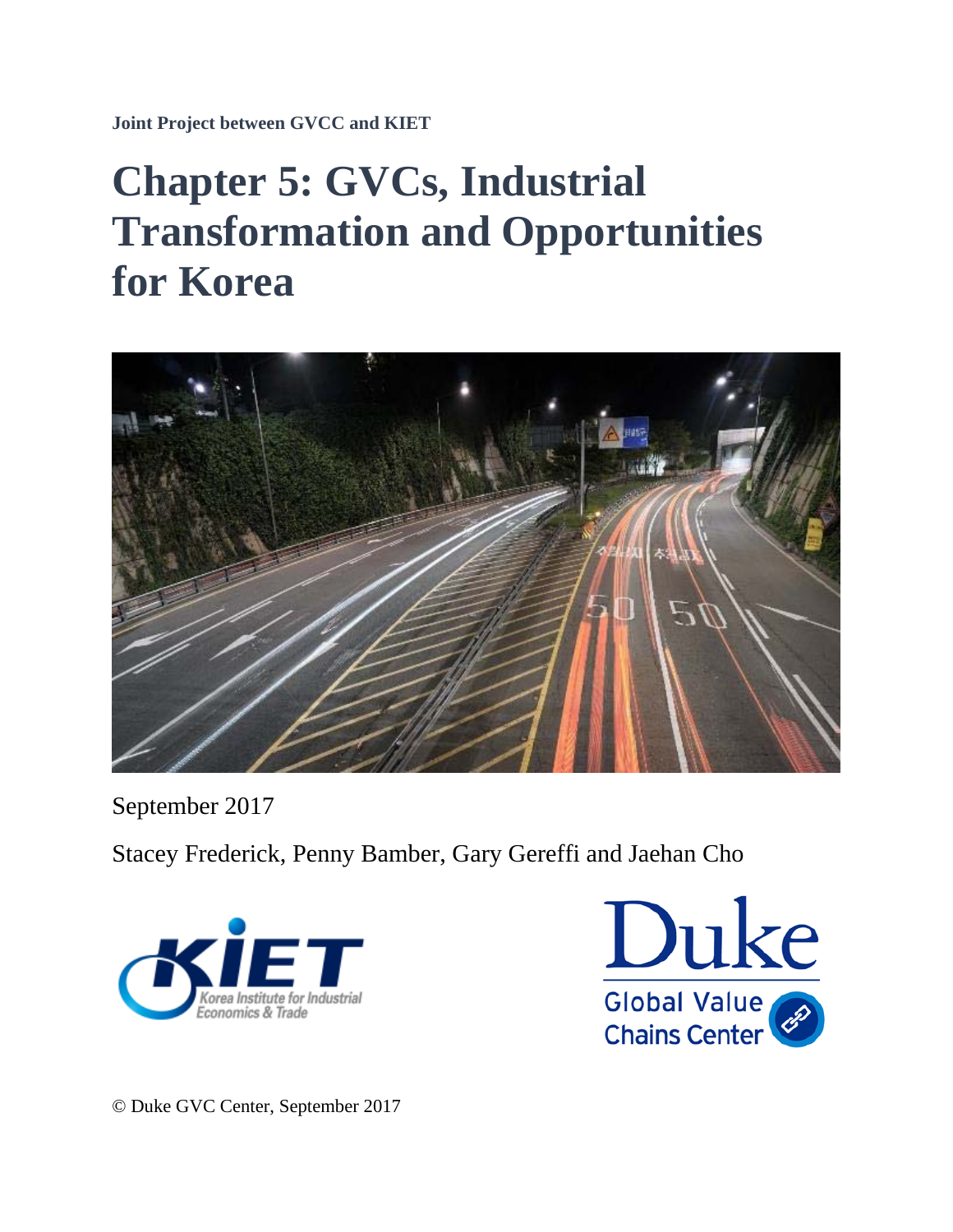# **Chapter 5. GVCs, Industrial Transformation and Opportunities for Korea<sup>1</sup>**

# **Table of Contents**

| 5.                                                                               |  |
|----------------------------------------------------------------------------------|--|
| 5.1.                                                                             |  |
| 5.2.                                                                             |  |
| Lessons from Korea's Participation in Electronics & Shipbuilding GVCs5-3<br>5.3. |  |
| 5.4.                                                                             |  |
| 5.5.                                                                             |  |
| 5.5.1.                                                                           |  |
|                                                                                  |  |
|                                                                                  |  |
|                                                                                  |  |
|                                                                                  |  |
|                                                                                  |  |

# **List of Tables**

| Table 5-1. Current Trends in Manufacturing GVCs and Implications for Participation 5-2 |  |
|----------------------------------------------------------------------------------------|--|
| Table 5-2. Korea in Key Global Value Chains: Electronics and Shipbuilding 5-4          |  |
|                                                                                        |  |
|                                                                                        |  |
| Table 5-5. Automation Potential, by Number of Employees (Millions) and Country 5-23    |  |
|                                                                                        |  |

# **List of Figures**

| Figure 5-1. Upgrading into Equipment Production in the Apparel Global Value Chain  5-10 |  |
|-----------------------------------------------------------------------------------------|--|
|                                                                                         |  |
|                                                                                         |  |
| Figure 5-4. R&D Spending and Number of Researchers, Top 10 Countries, 2000 & 2013  5-21 |  |

# **List of Boxes**

| Box 5-2. Singapore: Multi-stakeholder Engagement for GVC Strategy Development5-16        |  |
|------------------------------------------------------------------------------------------|--|
|                                                                                          |  |
|                                                                                          |  |
|                                                                                          |  |
| Box 5-6. China in GVCs and Industrial Policy Approaches for Upgrading Manufacturing 5-26 |  |

 1 Chapter prepared by Stacey Frederick, Penny Bamber, Gary Gereffi, and Jaehan Cho.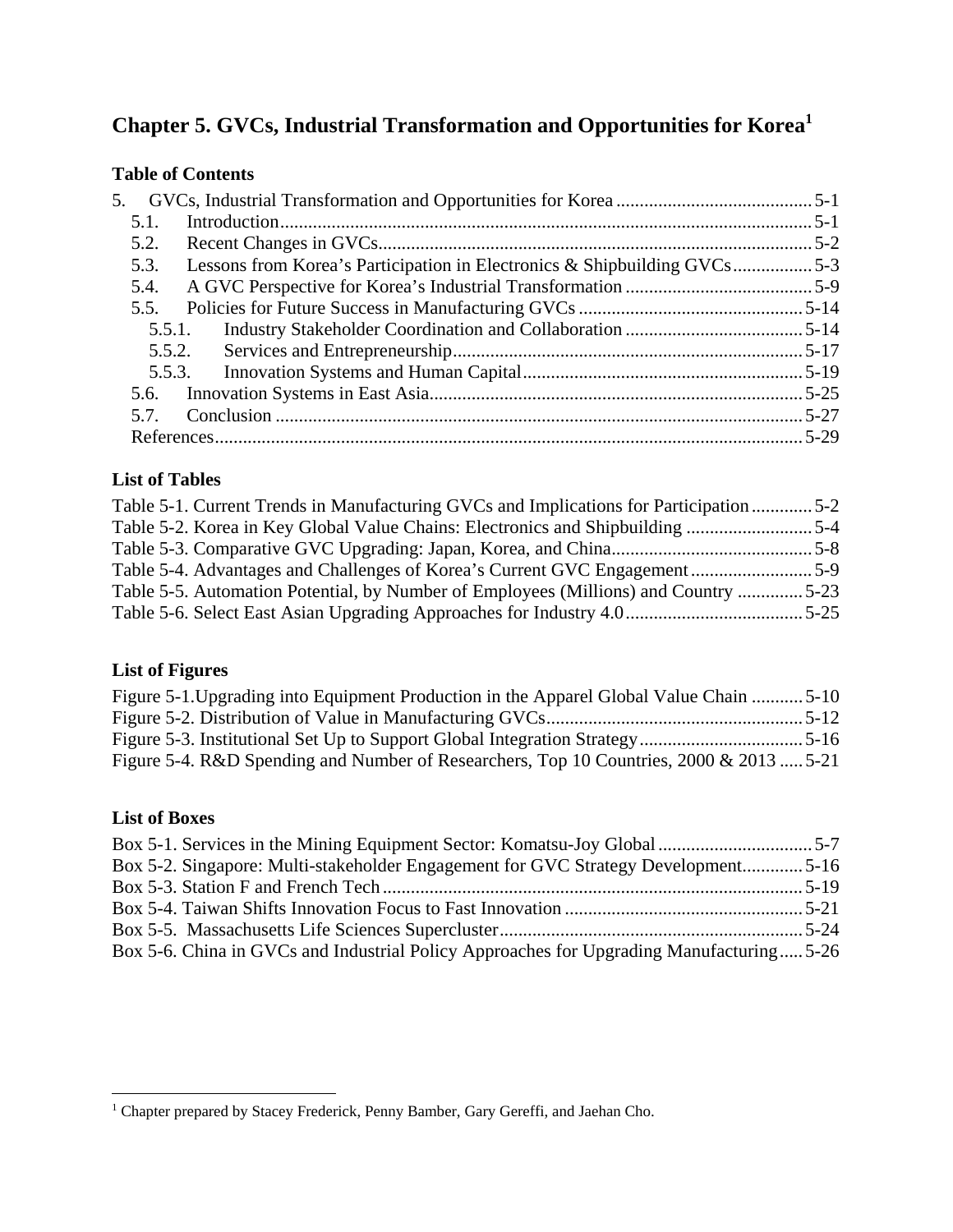#### 5. GVCs, Industrial Transformation and Opportunities for Korea

#### 5.1. Introduction

Having built its economy on a strong manufacturing base, Korea is now at a crossroads and must redefine its growth drivers for the future. Its strong commitment to process and product improvement have seen steady gains in productivity and output in the past. However, its manufacturing sector is coming under growing pressure on two fronts. In labor-intensive operations, Korea increasingly competes with lower cost countries which are building up their capabilities, particularly China and others from Asia, while, in capital- and knowledge-intensive stages of the chain, Korea is up against the world's most advanced industrialized countries – the US, EU and Japan, which are all rapidly innovating, defining brand new industries, and ramping up new production technologies that will shape the future of manufacturing itself.

Traditional development paradigms would suggest that, to survive these challenges, Korea aim to move out of manufacturing and into services. With an underperforming services sector, this provides a somewhat pessimistic outlook for Korea's future. It also presents policymakers with an overwhelming task as the "services" sector is broadly defined and covers a very wide range of activities, including everything from construction to finance and insurance and tourism, drawing on a wide range of skills and other capabilities and requiring a considerable transformation of the economy. The global value chain (GVC) paradigm, however, suggests that the country leverage its existing strengths in manufacturing to lead its upgrading into services, while at the same time, consolidating its leadership as a production technologies specialist. Korea has established a formidable leadership in its manufacturing chains to date based on strengths in science and technology, manufacturing and an emphasis on applied research and development (R&D). By identifying future sources of value in these manufacturing GVCs, Korea can pursue a much more targeted approach to drive the development of a stronger services sector while focusing on the highest value manufacturing segments.

This study analyzed Korea's participation in two of its leading manufacturing sectors, electronics and shipbuilding, in the context of several trends shaping GVCs– including those induced by new Industry 4.0 technologies - to identify insights into the country's potential for growth. This analysis indicates that Korea has achieved its success to date through high degrees of product and process upgrading, together with upgrading into new product development and design activities. Unlike other industrialized countries, this has been done by indigenous firms with strong local production networks, and a particularly heavy focus on manufacturing in-house and also in-country, uniquely positioning Korea for the future. Industrial transformation could thus be achieved by focusing on innovation in production technologies, upgrading into high value services activities, and intersectoral upgrading by combining its strengths in various existing industries.

With the correct policy combination, Korea can reorient its strengths towards these future goals. In particular, the country needs to make strong improvements to enhance its knowledge and innovation environment. Having shifted its economic development approach to innovation in the early 2000s (Song, 2016), the country is well recognized as a leader in R&D, particularly in high tech industries, spending more than any other country as a share of GDP. However, this system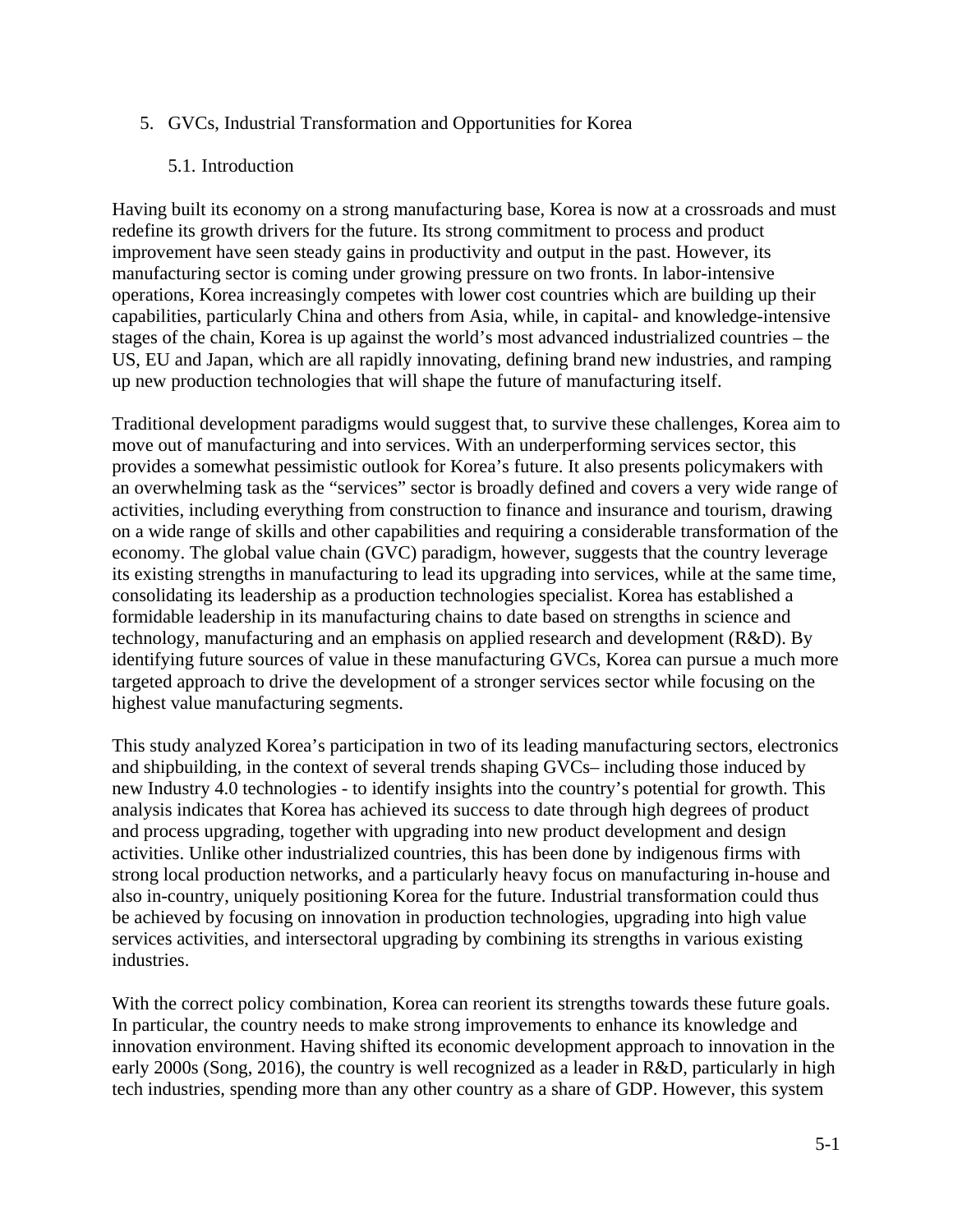needs to be redirected towards the country's future goals, rather than its current ones. In particular, its innovation system needs to be oriented towards more basic research, human capital investments need to go beyond STEM, and opportunities need to be created for entrepreneurs to develop new solutions – especially in the areas of knowledge-intensive post-production services.

This chapter is structured as follows: First, we briefly recap the recent changes in GVCs in general and their impact on GVC evolution. This is followed by a discussion of the key findings from the GVC studies. Based on the lessons derived from the country's participation in these value chains, we highlight three key directions for GVC-oriented strategy to drive Korea's industrial transformation. We then discuss significant areas for GVC-oriented policy and how Korea is currently performing. Finally we conclude with a discussion of the importance of seizing this opportunity, and the high risks of Korea's failure to act on it.

5.2. Recent Changes in GVCs

Shifts in global demand, changes in national and international trade and investment policy, and technological advances, have begun to change the opportunities for different countries to use GVCs to advance their economic development agendas. The most important of these to affect global manufacturing sectors include value chain rationalization, a reorientation towards Asian markets, automation and an increase in the role and value of services (*servicification*). The latter two are based on changes being ushered in by the set of cutting-edge technologies broadly referred to as "Industry 4.0"<sup>2</sup>, automation/additive manufacturing affects tangible production operations, while servicification covers a new series of intangible operations in chains. Together, these dynamics affect the distribution of value along the chain, and can alter its governance structure and geographic composition. These trends are detailed in Table 5-1.

| <b>Trend</b>                  | <b>Description</b>                                                                                                                                                                                                                                                          | <b>Key Implications for GVC Participation</b>                                                                                                                                                                                                                                                                            |
|-------------------------------|-----------------------------------------------------------------------------------------------------------------------------------------------------------------------------------------------------------------------------------------------------------------------------|--------------------------------------------------------------------------------------------------------------------------------------------------------------------------------------------------------------------------------------------------------------------------------------------------------------------------|
| Rationalization               | Consolidation of supply chains in scale, cost-<br>driven businesses around a few, large<br>technologically capable suppliers.                                                                                                                                               | Smaller firms are increasingly shut out of<br>major volume GVCs and must seek out new<br>niche markets to remain competitive.                                                                                                                                                                                            |
| Reorientation<br>towards Asia | Shift in both demand and supply in GVCs<br>towards Asia as industrial base grows and<br>incomes rise.                                                                                                                                                                       | Asian end markets become increasingly<br>important for innovative firms. Firms must<br>develop capabilities to serve these profitable<br>consumer and industrial markets.                                                                                                                                                |
| Automation                    | Incorporation of new disruptive technologies<br>into supply chains to improve efficiencies,<br>particularly driven by additive manufacturing<br>techniques (i.e., 3D printing) and robotics.                                                                                | Production operations are increasingly capital-<br>intensive rather than labor-intensive, with an<br>important emphasis being placed on<br>productivity and efficiency in supply chains.                                                                                                                                 |
| Servicification               | Increased role of services in manufacturing<br>sectors, includes the emergence of important<br>post-production services based on increasing<br>availability of data from sensors and<br>semiconductors embedded in manufactured<br>products and widespread Internet access. | Changing business models, as manufacturers<br>become service providers. Analysis of new<br>data provides insights into a host of topics from<br>consumer behavior to fuel efficiency and<br>performance amongst others. Ownership of this<br>data can lead to knowledge-intensive services<br>offerings (new GVC stage). |

Table 5-1. Current Trends in Manufacturing GVCs and Implications for Participation

Source: Authors.

 $\overline{a}$ <sup>2</sup> See Chapter 1 for a further description of these technologies and trends in Table 5-1.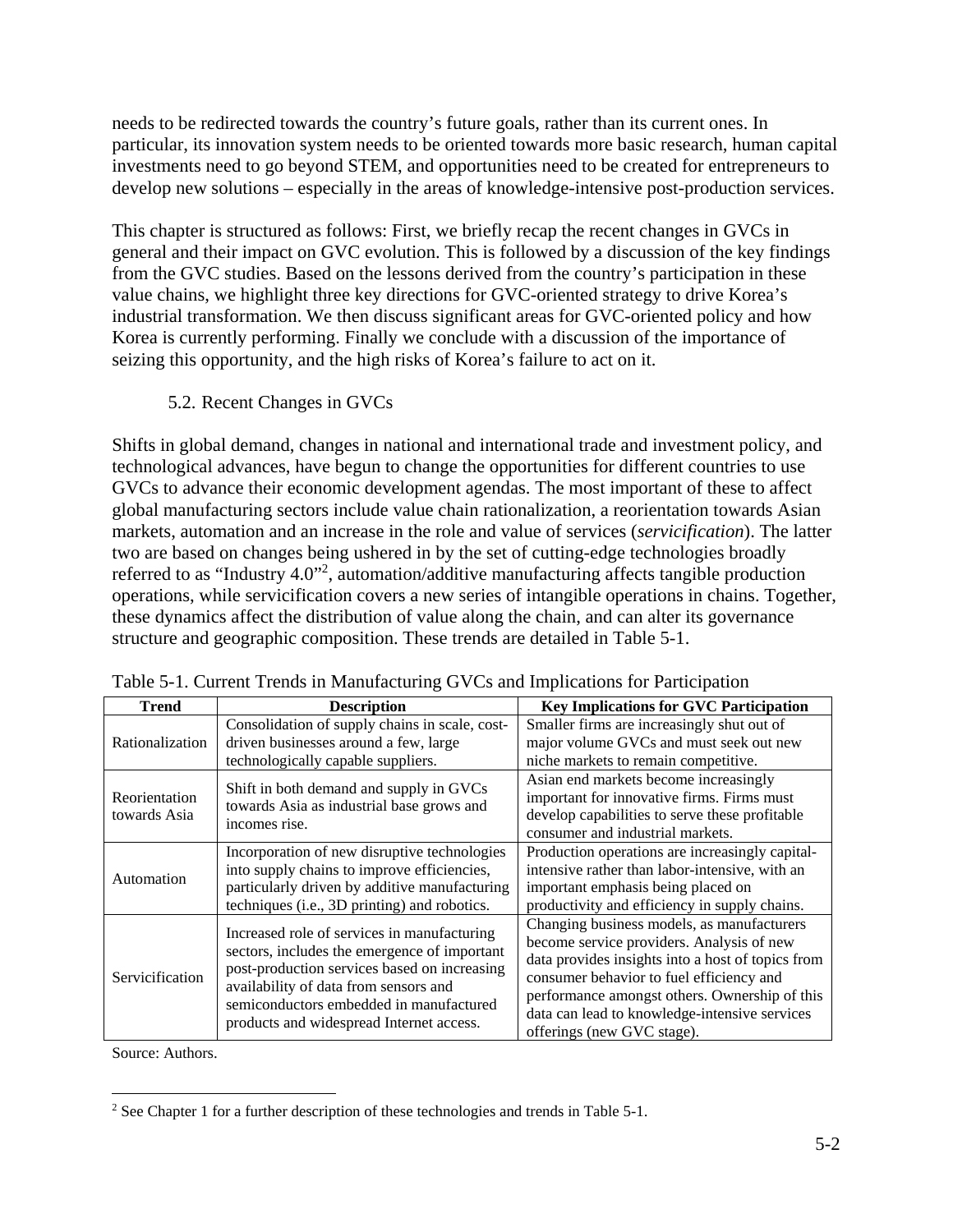In particular, for manufacturing powers such as Korea, these changes have important implications. In manufacturing sectors, value chain leadership and proximity to the growing Asian market combined with expertise in automation and other new disruptive production technologies will be key to future competitiveness. Capital substitution for labor in routine manufacturing tasks is expected to be high in the future. This is promising for advanced industrialized countries where capital intensity tends to be high in the face of population declines and high labor costs (Bughin et al., 2017). Korea's strong technological capabilities, combined with rising labor costs and a shrinking workforce (see Chapter 2) suggests that the country is well positioned to incorporate a growing share of automation technologies into its production operations. It will face stiff competition in the region from China (see Box 5-5) and other East Asian economies, such as Singapore (see Box 5-2), which are also pushing hard to develop indigenous capabilities in these new advanced technologies (National Research Council, 2012).

At the same time, the rising importance of services in manufacturing chains will require traditional manufacturers to seek out new solutions to remain competitive. Beginning in capitalintensive sectors – from aerospace and mining to medical devices, new consumption models are emerging. The new models mean that, rather than purchasing equipment, clients will likely pay a fixed subscription or variable "per-use" fee to equipment manufacturers to use and maintain the equipment. Industrial machinery and equipment producers need to redefine themselves as capability and service providers to their customers and develop financial mechanisms to support this. Service provision relies on an entirely different set of skills from those that make countries and firms great manufacturers, and thus education systems need to include more focus on services provision (Gereffi et al., 2011; WEF, 2016a). Manufacturing tends to depend more heavily on technical skills, while services requires a mix of technical skills and "soft skills" such as problem solving, conflict resolution and communication.

To understand Korea's potential to take advantage of these opportunities, we examine the country's experience in two distinct GVCs: electronics and shipbuilding. These industries represent two different types of GVCs: Electronics for the consumer market is characterized by rapidly changing technologies with profits driven by scale, brand and speed of product innovation. The size of the market, particularly in Asia, will be a major driver of growth in the future. Shipbuilding, on the other hand, is very capital-intensive, products have a long life-cycle (approximately 23 years for most ships), and production is highly concentrated in three countries. The following section highlights key lessons regarding Korea's role in these two industries from which broader lessons for the country's GVC oriented industrial transformation can be derived.

#### 5.3. Lessons from Korea's Participation in Electronics & Shipbuilding GVCs

Korea currently holds a dominant leadership position in both the electronics and shipbuilding GVCs, with strong lead firms and impressive production capabilities. As such, GVC analysis of these two industries can provide important insights regarding potential paths for Korea's upgrading in the future. Table 5-2 summarizes the main findings from the two GVC studies. This is followed by a discussion of major lessons in these industries which have implications for Korea's participation in manufacturing GVCs in general. Each of these industries was analyzed individually and in-depth, understanding both the evolution of the global industry, how these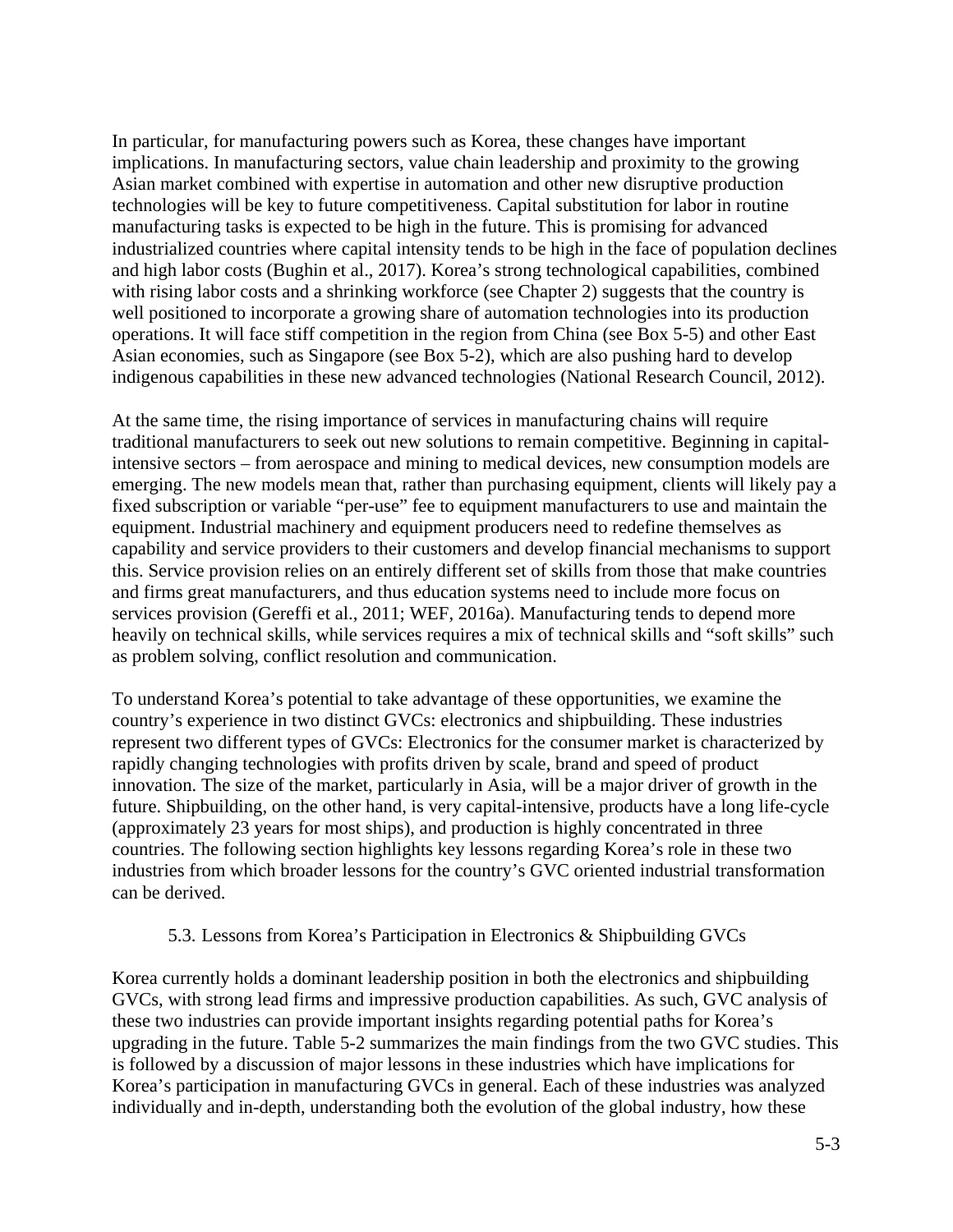major trends are playing out in practice and how Korea's role has evolved. This analysis is available in Chapters 3 and 4.

| <b>Variable</b>               | <b>Electronics</b>                        | Shipbuilding                                    |
|-------------------------------|-------------------------------------------|-------------------------------------------------|
|                               | Total: \$120 billion                      | Total: \$38 billion                             |
|                               | 3C Final: \$22 billion                    | Container, Bulkers, Cargo: \$9 billion          |
| Exports $(2015)$              | 3C Subassemblies: \$30 billion            | Offshore: \$17 billion                          |
|                               | Components: \$64 billion                  | Tankers: \$13 billion                           |
|                               | Other: \$4 billion                        | Passenger: \$50 million                         |
| <b>Share of Korea's</b>       |                                           |                                                 |
| <b>Exports (2015)</b>         | 23% (\$120/\$527 billion)                 | 7.3%                                            |
|                               | 8 <sup>th</sup> 3C final products (2%)    | 1 <sup>st</sup> Overall Final Ships (33%)       |
|                               | 3rd 3C subassemblies (9%)                 |                                                 |
| <b>Share of Global</b>        |                                           | 3 <sup>rd</sup> Container, Bulkers, Cargo (20%) |
| <b>Export Value (2015)</b>    | $5th$ electronic components (8%)          | $1st$ Offshore vessels (47%)                    |
|                               | $10th$ industrial electronics (2%)        | $1st$ Tankers (58%)                             |
|                               | $7th$ medical electronics (2%)            | 14 <sup>th</sup> Passenger (1%)                 |
| <b>Share of Global</b>        |                                           | 2 <sup>nd</sup> Overall Final Ships (34%)       |
| <b>Completions (GT)</b>       |                                           |                                                 |
| <b>Principal End</b>          | For components (based on exports):        | For components: China; Japan                    |
| <b>Markets</b>                | China/Hong Kong                           | For completed ships: Greece,                    |
|                               | Vietnam                                   | Denmark, Saudi Arabia                           |
|                               | 278,314 (components, 2012)                | 58,263 (components, 2016)                       |
| <b>Employment</b>             | 117,911 (final 3C, 2012)                  | 203,282 (final, 2016)                           |
|                               |                                           | Hyundai Heavy Industries (HHI),                 |
| <b>Important Firms in</b>     |                                           | Samsung Heavy Industries (SHI),                 |
| Korea                         | Samsung, LG, SK Hynix                     | Daewoo Shipbuilding & Marine                    |
|                               |                                           | Engineering (DSME)                              |
|                               | Consumer electronics: #1, 3 (Samsung, LG) |                                                 |
|                               | Computers: #3 (Samsung)                   |                                                 |
|                               |                                           | Three of the top five shipbuilders              |
| <b>Lead Firms Position in</b> | Cell Phones: #1, 5 (Samsung, LG)          | <b>HHI</b>                                      |
| Global Market (2015)          | Displays: #1, 2 (LG Display, Samsung      | <b>DSME</b>                                     |
|                               | Display)                                  | <b>SHI</b>                                      |
|                               | Semiconductors: #2, 5 (Samsung, SK Hynix) |                                                 |
|                               | Manufacturing: Displays, ICs (memory)     | Offshore vessels                                |
| <b>Key</b>                    | Branding/NPD: cell phones and consumer    | Gas carriers                                    |
| <b>Expertise/Products</b>     | electronics                               | Large containerships                            |
|                               |                                           | Oil tankers                                     |
| <b>Main Stages of GVC</b>     | Components/subassemblies manufacturing    |                                                 |
|                               | (for export)                              | Lead firms; Components; Integration             |
| Participation                 | Lead firms (final 3C products)            |                                                 |
| <b>Current</b>                |                                           |                                                 |
| <b>Competitiveness</b>        | Volume, cost-driven consumer market in    | Higher-value, niche markets in                  |
| <b>Strategy</b>               | electronics                               | shipbuilding                                    |
| Recommended                   | Upgrading to production equipment         | Upgrading to production equipment               |
| <b>Upgrading Approach</b>     | Upgrading into ICT services               | Upgrading into after-sales services             |
|                               | Servicification                           |                                                 |
| <b>Trends with the Most</b>   | Automation                                | Automation                                      |
| <b>Impact</b>                 | Regionalization/shift to Asia             | Servicification                                 |
|                               |                                           |                                                 |

Table 5-2. Korea in Key Global Value Chains: Electronics and Shipbuilding

Source: Authors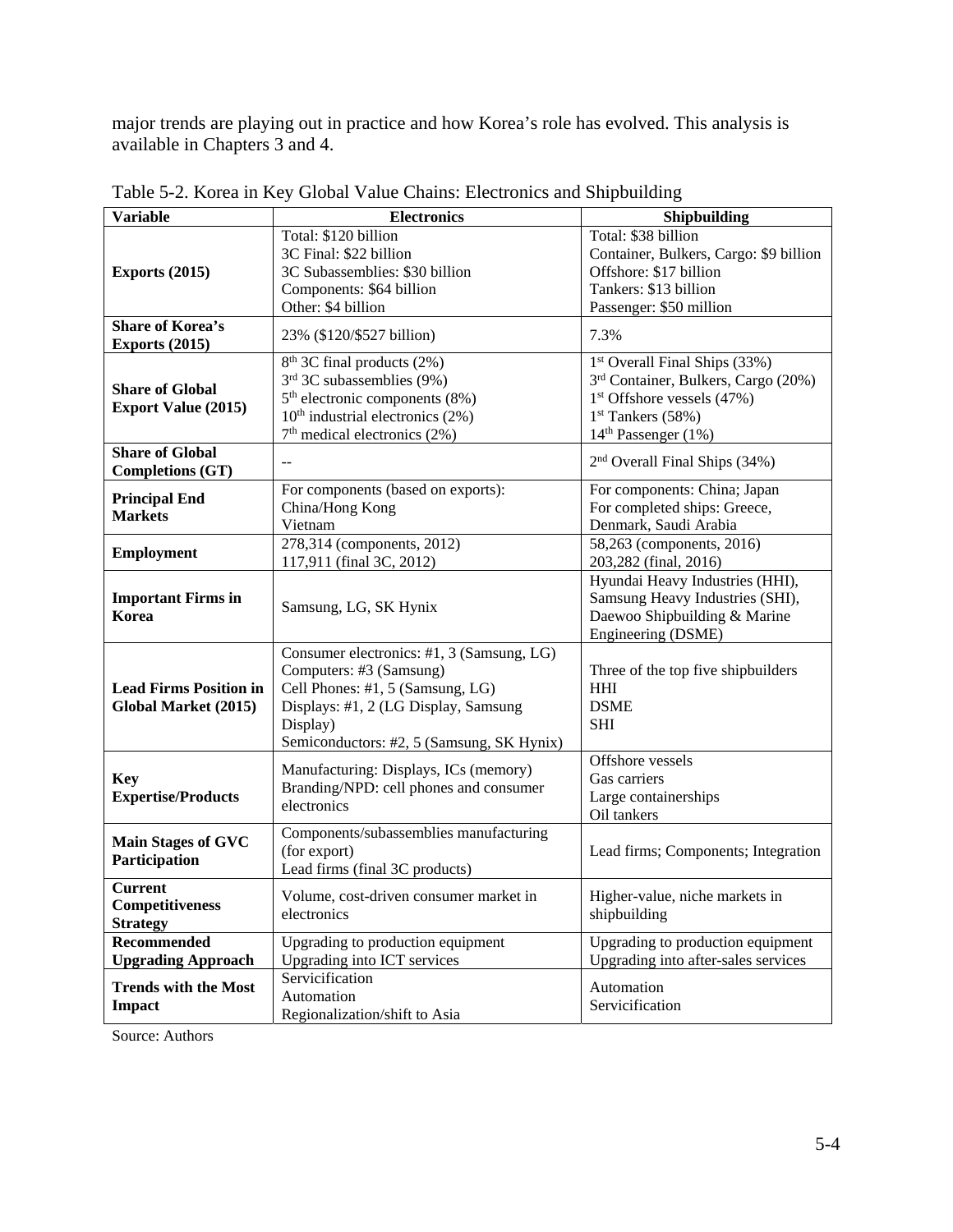**Korea's participation in these two GVCs is characterized by strongly linked local production networks, with limited use of foreign outsourcing and/or external suppliers**. In both the electronics and shipbuilding sectors, lead firms are still also manufacturers and tend to rely on an array of quasi-independent subsidiaries supplemented by small- and medium-sized domestic suppliers, to undertake different stages of the GVC. In electronics, this contrasts significantly to the approaches pursued by the country's competitors, such as the US, where lead firms have outsourced the majority of production and manufacturing activities, choosing to focus on their core strengths of product development, marketing and sales. Where Korean firms have become masters of in-house production, their competitors have rather focused on developing significant coordination capabilities to control the chain. For example, Apple has somewhat notoriously outsourced all of its production operations to Foxconn and others, leveraging the manufacturing strengths of their global technology partners. These partners have grown significantly over time, upgrading their capabilities and leveraging economies of scope and scale to become more innovative. Thus, as new technologies are incorporated into these industries, Korean lead firms are in a unique position as they own the production processes and are not at risk of upgrading threats from their large global suppliers.<sup>3</sup>

However, this business model brings with it other risks for Korea. As a result of lead firms using quasi-hierarchical and captive governance approaches (Gereffi et al., 2005), suppliers in the country are typically small, have relatively weak export capabilities and face high risks due to lack of market and buyer diversification. This captive relationship also limits their potential to learn, upgrade and innovate independently (Pietrobelli & Rabellotti, 2011). Korea's GVC participation is thus dependent on the continued success of a small number of lead firms.

**Korean firms have remained leaders in these two sectors by excelling in areas of process upgrading.** While product strategy has differed, with electronics firms focused on cost-driven consumer market, while shipbuilders have pursued higher-value, niche markets, investments in process upgrading in both GVCs has been a fundamental driver of competitiveness. This includes the constant incorporation of new technologies into the production process, such as utilizing automated welding in shipyards. This tendency is reflective of Korea's productivity growth in manufacturing in general. Multifactor productivity has grown faster in Korea over the past decade than other OECD countries (OECD, 2017a). These upgrading strategies have been essential to continue to position the country as a manufacturer versus the rising low cost locations around the world. Peers, such as Japan in the shipbuilding sector, have comparatively lost market share to China.

**Functional upgrading into high value activities within these chains has been predominantly in the pre-production stages of R&D.** Electronics firms in particular have extended their participation through the front-end of the value chain. Indeed, firms in the sector are amongst global leaders in product development; over the past decade, Samsung alone has won some 350 prestigious awards for innovation at the International Consumer Electronics Show in Las Vegas (Samsung, 2017); it spends more on R&D than any other technology firm. Korea has also focused its electronics R&D on securing technological dominance in key component products most critical in consumer electronics and mobile phones (displays and semiconductors).

 $\overline{a}$ 

<sup>&</sup>lt;sup>3</sup> This type of threat is illustrated by the emergence of Lenovo. The company was primarily a supplier to IBM before it decided to launch its own consumer products.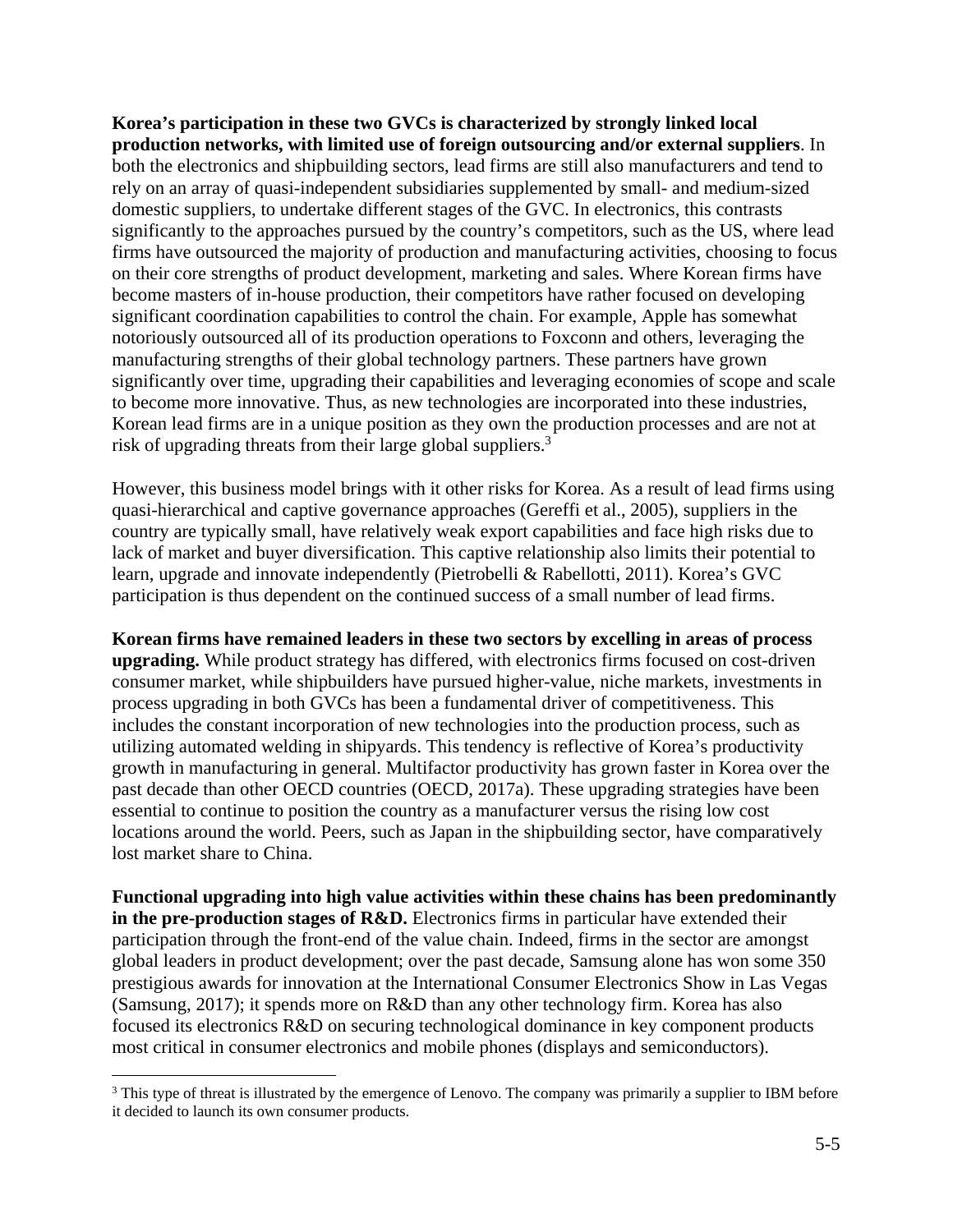Likewise, in shipbuilding, although R&D spending is lower and the country continues to rely on importing and licensing foreign technologies, there has been a focus on conducting R&D to develop and manufacture new domestic components for the industry. Korea spends more on R&D as a percentage of its GDP than any other country, with a very high level of private sector participation (OECD, 2016; WDI, 2017).

**With the exception of strong product development and technical design, Korea's participation in the two GVCs analyzed is primarily in production operations; there is limited participation in services segments of the value chain.** The country has yet to leverage its expertise and presence in a wide-range of manufacturing sectors to upgrade into high value services operations. Shipbuilders have yet to move into new financing and/or after-sales operations such as preventative maintenance and performance planning in the post-production stages that would give them considerably more leverage throughout the chain. This is consistent with the slow growth and relatively weak performance of the services sector as a whole within the country (OECD, 2016). In the capital equipment sectors, the rise of Industry 4.0 technologies and services means that increasingly, these post-production services account for over 50% of lead firm revenue (see Box 5-1); Korean firms are missing out.

**Korea is playing a key role, in intermediates and final products, in these two GVCs as they increasingly become regional Asian value chains.** Trade, production and consumer market data fully support the trend of the reorientation towards Asia.<sup>4</sup> Asia has consolidated its position as the center of the electronics GVC over the last 15 years by increasing its share of global demand and supply. Asia went from 55% to 80% of world exports in electronics intermediates between 2000 and 2015, and 44% to 66% in final products. Based on retail volume, the Asia-Pacific region increased its share of demand for consumer electronics from 27% in 2002 to 45% in 2015, surpassing North America to become the largest market in 2004. While China is by far the leading actor in this sector, Korea plays important roles in components and subassembly categories. In shipbuilding the trend has been a more gradual shift over the last 30 years, however Asia's current dominance is even more pronounced (96% of output from Asia in 2015, up from 85% in 2003). In terms of vessels completed, China (37%), Korea (34%), and Japan (19%) accounted for 91% of the world's approximately 68 million GT of ships completed in 2015. Korea alone controls one third of the global shipbuilding output.

 4 See Chapter 3 (Electronics) and Chapter 4 (Shipbuilding) for further detailed statistics.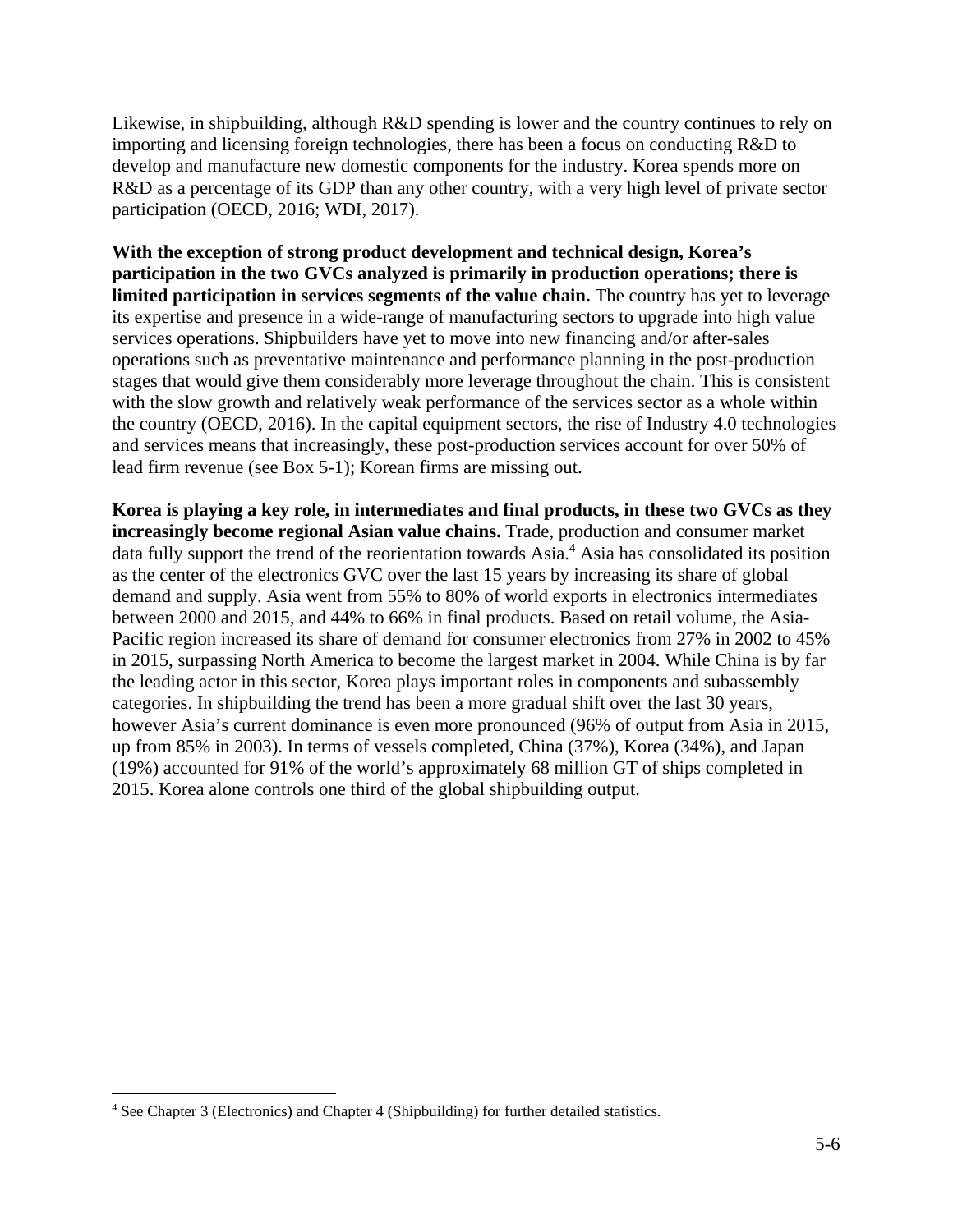#### Box 5-1. Services in the Mining Equipment Sector: Komatsu-Joy Global

In the extractive industries, the development of smart, connected equipment has begun to fundamentally change the way miners and their equipment suppliers interact. Large mining equipment, manufactured by firms such as Komatsu and Caterpillar, is now embedded with IT-enabled sensors and software that provides increasingly accurate details on mine productivity and equipment performance. Analysis of this growing body of data can provide equipment owners with preventative maintenance schedules to avoid unnecessary down time, remote monitoring, and benchmarking against the productivity of other mines around the world in which their equipment is operating. This has driven innovation in the business models of capital equipment for the mining sector.

While mining-equipment manufacturers have traditionally provided extensive maintenance, repair, and overhaul services for their equipment (Life Cycle Management Services), this wealth of information, coupled with miners' recent reluctance to purchase new equipment, has resulted in mining equipment makers moving increasingly into service provision and rental of equipment rather than outright sales. By 2014-2015, services revenues for the leading equipment suppliers accounted for 40-60% of their revenues and services employees surpassed 50% of all employees for the first time. Firms are providing a much wider range of services, not only with respect to equipment maintenance, but also consulting services regarding how to maximize mine productivity, improve equipment combinations and reduce capital investment costs. In the very near future, these companies will also be able to operate the equipment for mining companies from centralized locations around the world.

Recently purchased by Japanese giant Komatsu, Joy Global, a specialist in the manufacturer of long-wall systems, continuous miners, shovels, loaders, and conveyers, has been a pioneer in this area. While the company continues to sell its equipment, it requires customers that want Smart Services to upgrade to smart, connected machines and share their machine data with Joy. These data services can allow Joy analysts to identify bottlenecks in the mine, reduce waste and increase capacity utilization in processing plants. In one case, they increased production by 65%, resulting in more than US\$100 million in additional revenue for the mine. By 2014, the company had six Smart Services Centers operating in a number of key mining countries, including South Africa and Australia. The Smart Services offering has been a stepping stone to new business model offerings, such as performance-based service contracts that include guaranteed uptime. Thus, Joy shares risks and rewards with customers through payments based on equipment performance and output of the mine.

Source: Bamber, Fernandez-Stark, et al. (2016); Porter et al. (2014).

**Compared to its leading regional competitors in these sectors Japan and China, Korea continues to lead China in upgrading into the highest stage segments, however, this lead is narrowing. Japan, on the other hand, plays a smaller role in manufacturing in these sectors today, focusing more on production technologies.** Having previously undertaken considerable upgrading in these industries, the importance of these sectors to Japan has declined in the past decade and a half. This is reflected in the low and declining contributions of these sectors to its economy compared to Korea and China. In electronics, Korea maintains strong leadership in its specific niches and is an innovator, however, China is rapidly accelerating and upgrading in electronics GVC across the board, in a large number of end markets (both geographically and product categories). Korea has focused its production activities on the high value segments and components, while China has focused more on establishing capabilities along the whole supply chain. In shipbuilding, Korea continues to upgrade into higher value product segments, which is helping it maintain its leadership over China. China has primarily focused on driving volume in lower value products, but is gaining capabilities in larger containership vessels and tankers.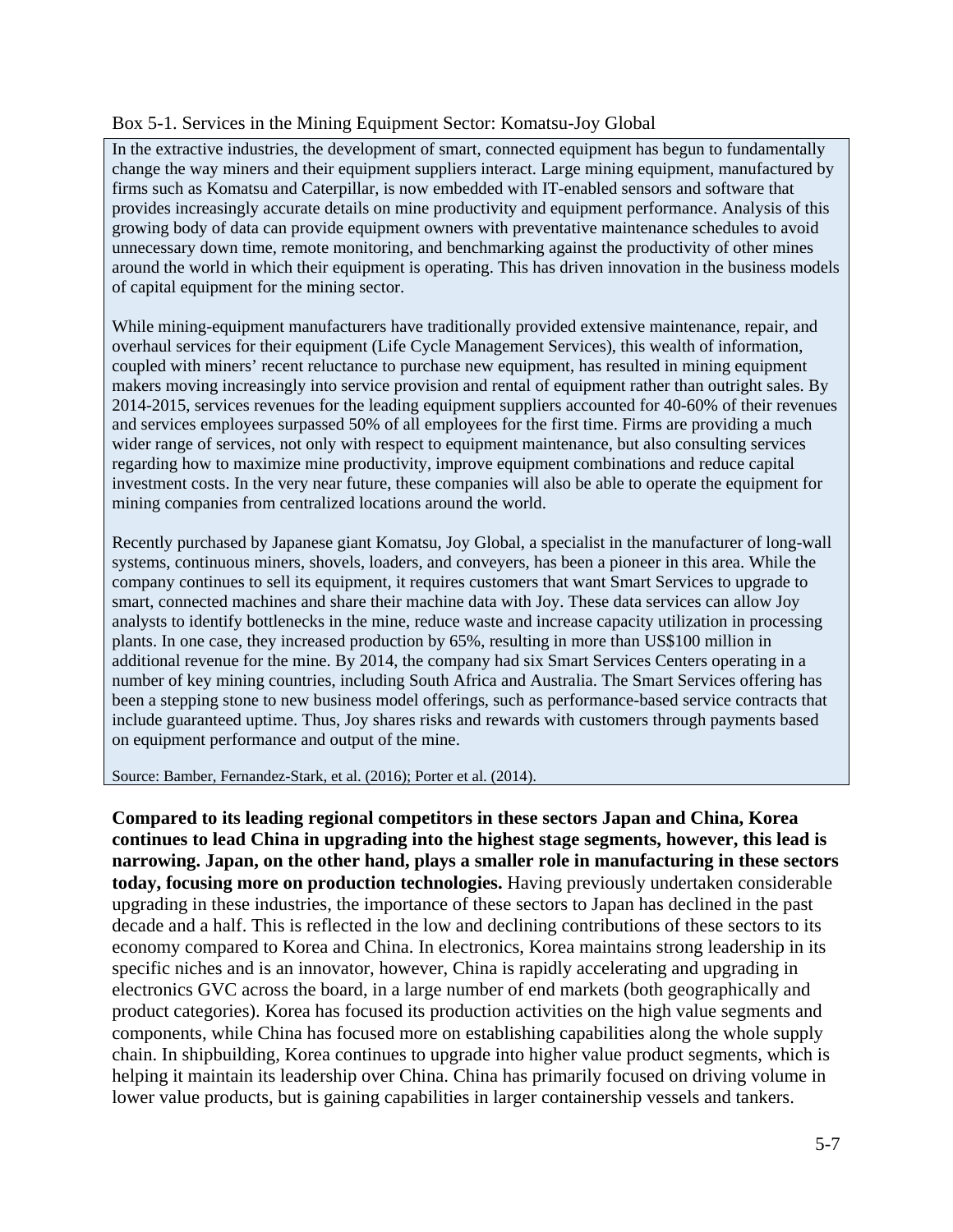|                                                  | Japan              | <b>Korea</b>   | China         |
|--------------------------------------------------|--------------------|----------------|---------------|
| Population (2016)                                | 127 million        | 51.25 million  | 1.379 billion |
| GDP (US\$, 2016)                                 | 4.939 trillion     | 1.411 trillion | 11.2 trillion |
| <b>Total Merchandise Exports (US\$, 2015)</b>    | 625 billion        | 525 billion    | 2,282 billion |
| <b>Services Share of GDP (2015)</b>              | 70%                | 59%            | 50%           |
|                                                  | <b>Electronics</b> |                |               |
| <b>Upgrading Type</b>                            | Japan              | Korea          | China         |
| <b>Product</b>                                   |                    | (3Cs)          |               |
| <b>End Market Diversification (geographic)</b>   |                    |                |               |
| <b>End Market (categories)</b>                   |                    |                |               |
| <b>Supply Chain Backward Linkages</b>            |                    |                |               |
| <b>Functional (OBM/Lead Firm)</b>                |                    |                |               |
| Move into production equipment                   |                    |                |               |
| <b>Total Electronics Exports (US\$, 2015)</b>    | 76 billion         | 120 billion    | 636 billion   |
| <b>Electronics Share of Total Exports (2015)</b> | 12%                | 23%            | 28%           |
| <b>Electronics Export Value Change (2000-15)</b> | $-42%$             | 95%            | 1209%         |
|                                                  | Shipbuilding       |                |               |
| <b>Upgrading Type</b>                            | Japan              | Korea          | China         |
| <b>Product</b>                                   |                    |                |               |
| <b>Process</b>                                   |                    |                |               |
| <b>Supply Chain Backward Linkages</b>            |                    |                |               |
| <b>Functional</b>                                |                    |                |               |
| <b>Functional Upgrading into Services</b>        |                    |                |               |
| Move into production equipment                   |                    |                |               |
| <b>Intersectoral</b>                             |                    |                |               |
| <b>Total Ship Exports (US\$, 2015)</b>           | 11 billion         | 38 billion     | 28 billion    |
| Ship Share of Total Exports (2015)               | 2%                 | 7%             | 1%            |
| High                                             | Mid                |                | Low           |
|                                                  |                    |                |               |

Table 5-3. Comparative GVC Upgrading: Japan, Korea, and China

Note: 3Cs stand for consumer electronics computers, and cell phones. Source: Authors.

**Finally, compared to other late industrializers, Korea's continuing success in these GVCs is now based on indigenous firm ownership rather than foreign direct investment (FDI)**. Where other countries continue to develop their strengths in manufacturing by attracting foreign firms, over the past few decades, Korea has focused on building its own global firms. Today, these domestic firms access foreign technologies through capital equipment purchases or licensing agreements (National Research Council, 2012, p. 42). For example, this is seen as a critical element for upgrading Korean shipyards (Bruno & Tenold, 2011); Korean firms licensed technologies from a range of British shipbuilders, including dockyard and ship designs, and had

 $\begin{pmatrix} 1 \\ 1 \end{pmatrix}$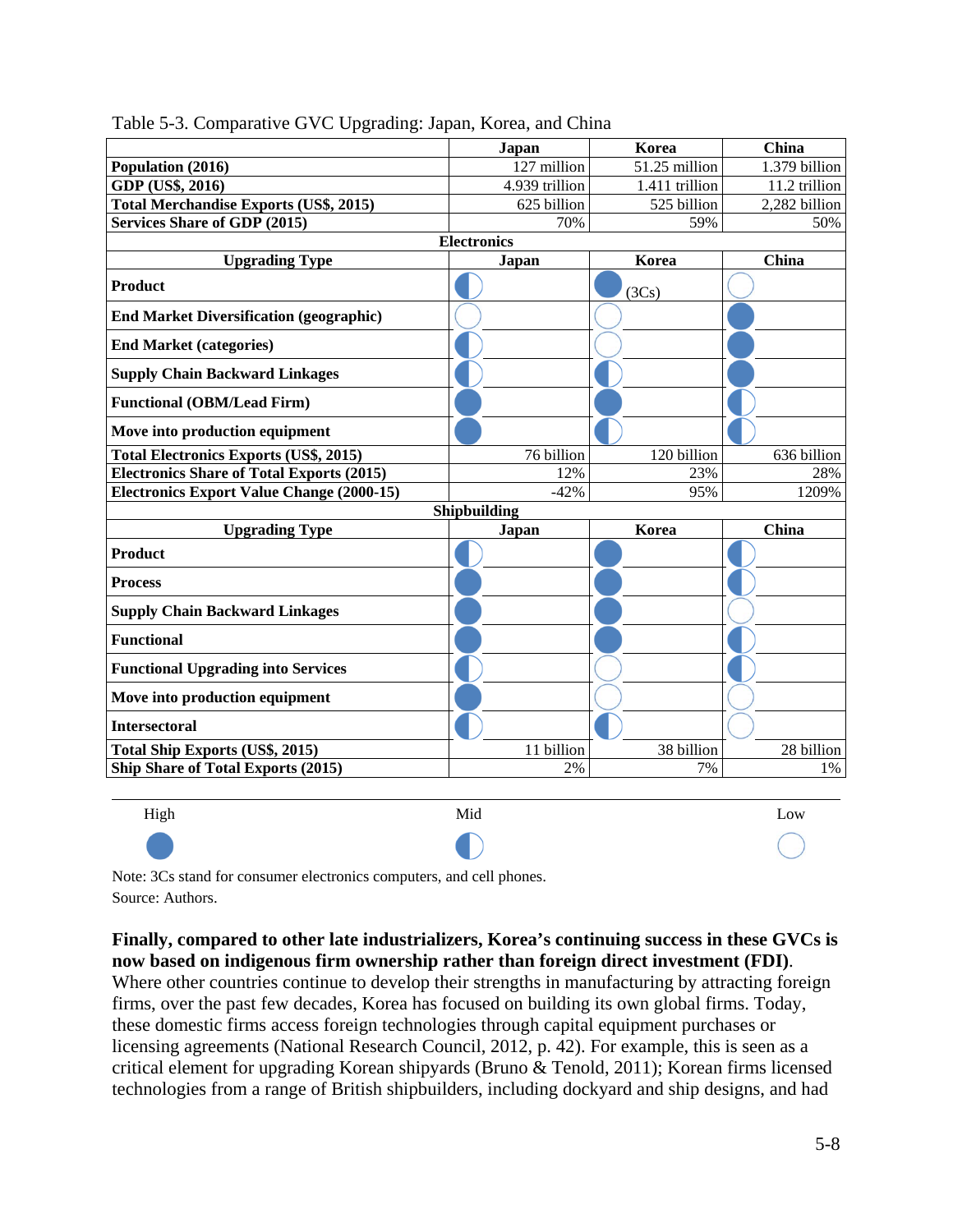foreign engineers working at local shipyards, for much of the early years of their development. While this has required significant investments for capabilities development in the past, today, it means that local manufacturers are not constrained to functionally upgrade in GVCs. In many countries, the functions of multinational enterprises (MNE) subsidiaries have been limited to production and sustained engineering with little prospects of upgrading into the highest stages of the value chain, such as R&D and branding. MNEs consider those core activities and maintain them close to headquarters.

Table 5-4 summarizes the key advantages and constraints regarding Korea's current model of GVC engagement for future upgrading.

| <b>Disadvantages</b><br><b>Advantages</b><br>Manufacturing focus misses opportunities for new<br>Indigenous lead firms not trapped in MNE<br>business models and financing opportunities<br>network structures<br>Captive suppliers find it difficult to diversify<br>Vertically integrated: Strong in-house<br>manufacturing and ownership of production<br>Vertically integrated: high risk of innovative R&D,<br>technologies<br>poor development of services providers<br>Experience in adopting foreign technologies<br>Reliant on government support, and willingness of<br>٠<br>Strong industry-government linkages for<br>public to support industry<br>٠<br>workforce development and applied R&D<br>Concentration on limited number of industries;<br>Ability to develop new technologies in high<br>limits transfer of skills and capabilities across<br>tech sectors enabled country to create top<br>sectors<br>global brands (but in a narrow range of<br>Relatively isolated supply chains; limits potential<br>٠<br>products)<br>of learning from international best practice | $\ldots$ |  |  |
|-----------------------------------------------------------------------------------------------------------------------------------------------------------------------------------------------------------------------------------------------------------------------------------------------------------------------------------------------------------------------------------------------------------------------------------------------------------------------------------------------------------------------------------------------------------------------------------------------------------------------------------------------------------------------------------------------------------------------------------------------------------------------------------------------------------------------------------------------------------------------------------------------------------------------------------------------------------------------------------------------------------------------------------------------------------------------------------------------|----------|--|--|
|                                                                                                                                                                                                                                                                                                                                                                                                                                                                                                                                                                                                                                                                                                                                                                                                                                                                                                                                                                                                                                                                                               |          |  |  |
|                                                                                                                                                                                                                                                                                                                                                                                                                                                                                                                                                                                                                                                                                                                                                                                                                                                                                                                                                                                                                                                                                               |          |  |  |

Table 5-4. Advantages and Challenges of Korea's Current GVC Engagement

Source: Authors.

# 5.4. A GVC Perspective for Korea's Industrial Transformation

Korea is in a unique position as an industrialized manufacturing powerhouse driven by strong indigenous lead firms with in-house manufacturing capabilities and well-known global brands. This position affords the country the opportunity to pursue multiple GVC upgrading trajectories as it redefines its economic development goals. GVC analysis highlights the following three trajectories that can be used to drive industrial transformation.

# 1) **Innovation in Production Technologies and Equipment**

As production relocates, the future control of manufacturing operations will be in designing, developing and owning production technologies and equipment. Upgrading into the design and/or fabrication of production equipment in any industry requires a deep understanding of how products are put together. In the past, this was a traditional, path dependent upgrading trajectory for manufacturing centers. During the second half of the 20<sup>th</sup> century, Japanese firms leveraged early knowledge in apparel and textiles to become the leading players in sewing machines and synthetic fiber manufacturing, while European firms have dominated textile (fabric and yarn) production technologies (see Figure 5-1). In electronics, Japanese firms used their expertise in optical technologies to develop the key pieces of production equipment for display and semiconductor manufacturing. European firms have used their manufacturing history to continue to develop and innovate products for non-consumer markets, including medical electronics,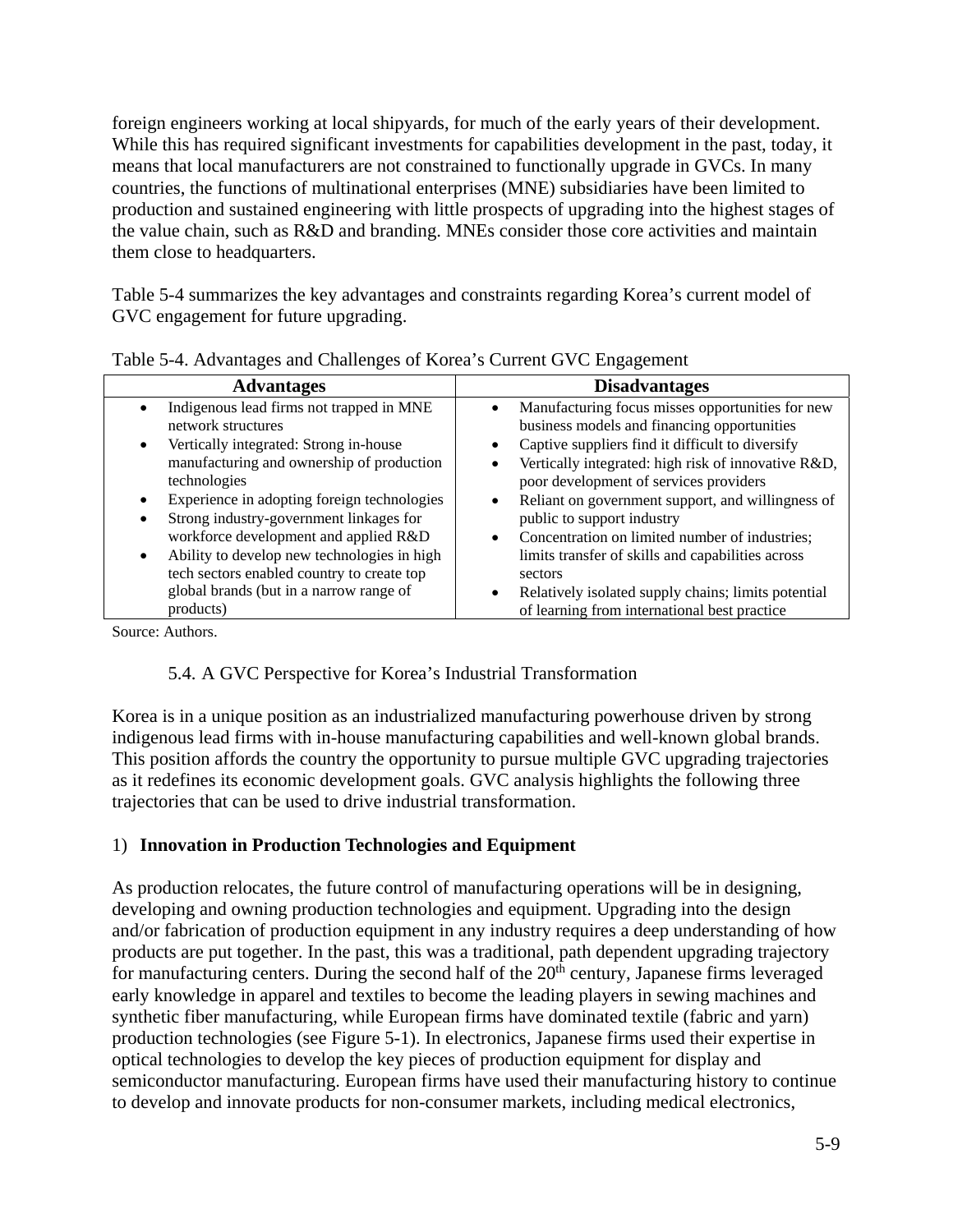aerospace, and industrial (automation) equipment. Similarly, Scandinavian firms successfully transformed their shrinking resource-based sectors (e.g. forestry, mining and oil and gas) into a thriving capital equipment business (Blomstrom & Kokko, 2002). European firms are now looking to develop more of these production technologies using autonomous robots. For example, Kuka, a European robotics manufacturer recently acquired by a Chinese firm, supplies interconnected autonomous robots that work together and adjust their actions to fit the next unfinished product inline. ABB is also launching a two-armed robot designed to assemble products, including consumer electronics, with humans.



Figure 5-1.Upgrading into Equipment Production in the Apparel Global Value Chain

In today's globalized economy, however, this development path has become more elusive for countries that previously dominated manufacturing. As firms in many of these nations have increasingly relied on offshoring and outsourcing to boost their competitiveness, they have simultaneously moved away from actual manufacturing activities. Referred to by some as "hollowing out" of manufacturing (Goos & Manning, 2007; Goos et al., 2009, 2014; National Research Council, 2012), this limits the lead firm's knowledge of how products are fabricated. In some industries, including electronics, it has been more than a decade since large-scale offshoring of manufacturing began, and technologies have evolved rapidly in that time. Even original offshoring destinations for electronics, such as Taiwan, have felt this effect. In order to remain competitive Taiwanese ODM and OBM manufacturers opened up operations in low cost locations in China and Southeast Asia (National Research Council, 2012, p. 42).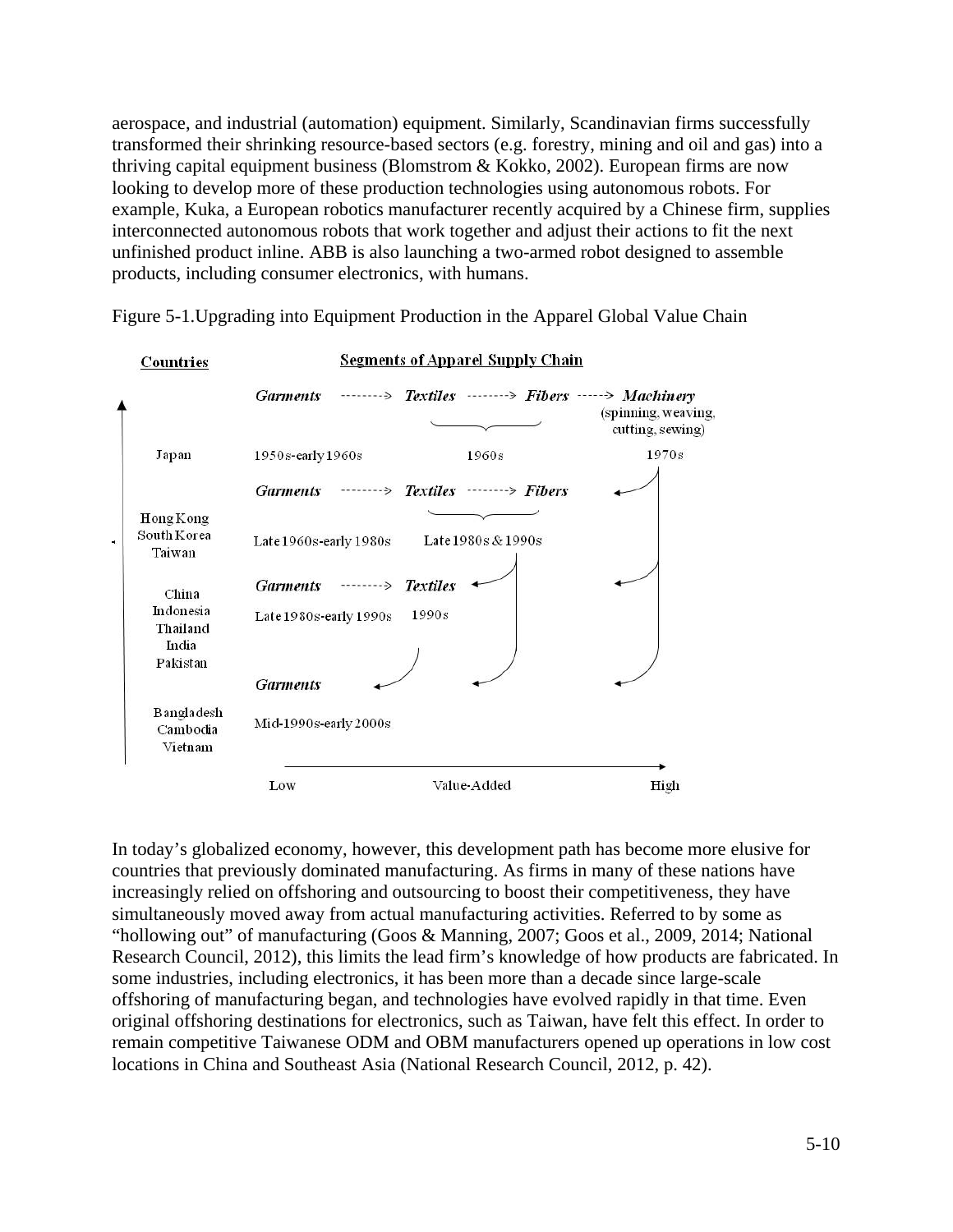As brand manufacturers, Korean lead firms are thus uniquely positioned in their core industries to dominate innovation and development production technologies; unlike their peers, they have maintained these value chain activities in-house, constantly upgrading their production processes and technologies as new innovations in production have emerged. In addition to know-how, Korean firms have a fertile testing ground for applying new techniques. This puts the country in an advantageous position to move into the provision of these technologies in the future. This will be particularly important as new disruptive, Industry 4.0 technologies become available and more production is 'reshored' to traditional manufacturing hubs. Owning and developing production technologies also ties into servicification opportunities as developers of capital equipment in some industries are shifting to a model of leasing or renting equipment rather than selling it.

#### 2) **Functionally Upgrade into High Value Manufacturing-Related Services**

Value chains are comprised of sequences of tangible and intangible value-adding activities, from conception and production to end use. The highest value segments in manufacturing GVCs are typically in service segments, rather than production activities. These services are in preproduction and post-production operations, including new product development, design, marketing, and retail. The rise of 'Big Data' means that after-sales data driven knowledge services are now emerging and fast becoming the most valued segments. In addition to these specific value chain segments, throughout these chains, there are a variety of manufacturingrelated services undertaken at each stage, including production and sustaining engineering and procurement activities (Low & Pasadilla, 2016). These activities can be contained within a single firm or divided among different firms. In the context of globalization, these have generally been carried out by inter-firm networks on a global scale (Gereffi & Fernandez-Stark, 2016); in Korea, however, these activities – when pursued– have been mostly undertaken within manufacturing firms. For example in shipbuilding, many European shipbuilders outsource production planning and engineering activities to specialized services firms, while in Korea, these continue to be undertaken by the shipyards themselves.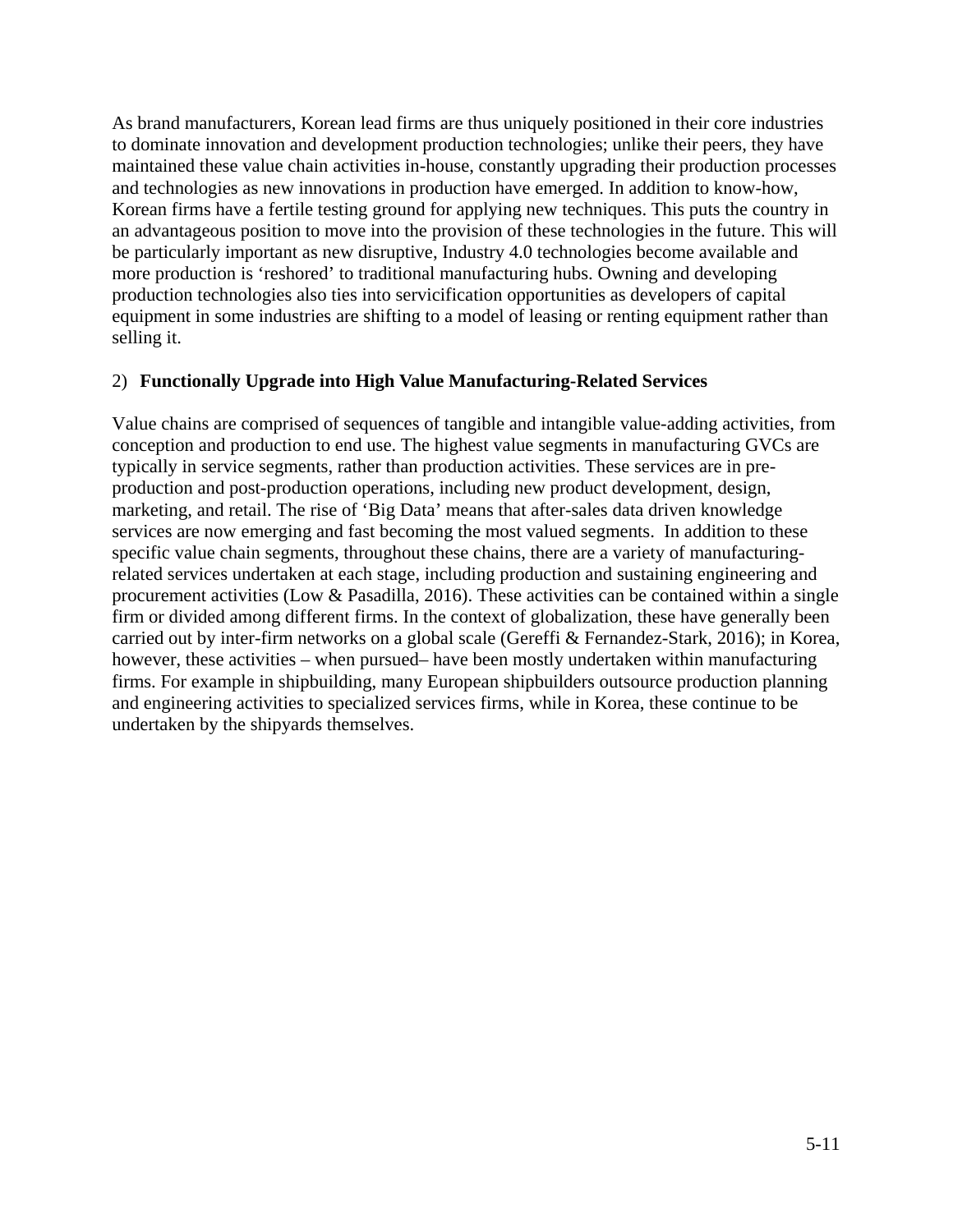

Figure 5-2. Distribution of Value in Manufacturing GVCs

Source: Authors, adapted from Shih (1996)

*Servicification*, therefore, offers three potential upgrading approaches into service operations for Korea: (a) Upgrading in manufacturing-related services, (b) Upgrading into newly emerging (data-driven) post-production segments of the GVCs and, (c) Upgrading into IT services. Each of these opportunities are discussed in turn below.

(a) Upgrading into Manufacturing-Related Services

Korea is a leader in the implementation of high productivity manufacturing processes. This is primarily done in-house. There is an opportunity to leverage this expertise and sell this process knowledge as a service to other manufacturers around the world. Increasingly, manufacturers in a wide range of industries are turning to specialized services providers to complete different functions in their chains. Electronic manufacturing services (EMS) firms are some of the most prominent examples, but this externalization extends to a host of other activities including raw materials procurement, production planning, logistics and inventory maintenance (Low & Pasadilla, 2016). Successfully upgrading into these services requires significant capabilities both with respect to client relationship management and a conducive environment to services firms and exports.

(b) Upgrading into After-Sales Services (data collection and analytics)

While there are immediate, profitable, opportunities in retail and marketing upgrading, the long term potential for post-production services based on Internet of Things (IoT) and Big Data is even more promising. As these trends continue to expand and sensors are embedded in a growing range of products from cell phones, computers, and cars to household appliances, and even ships, Korea will be in a strong position to upgrade into important *after-sales*, *knowledge-intensive*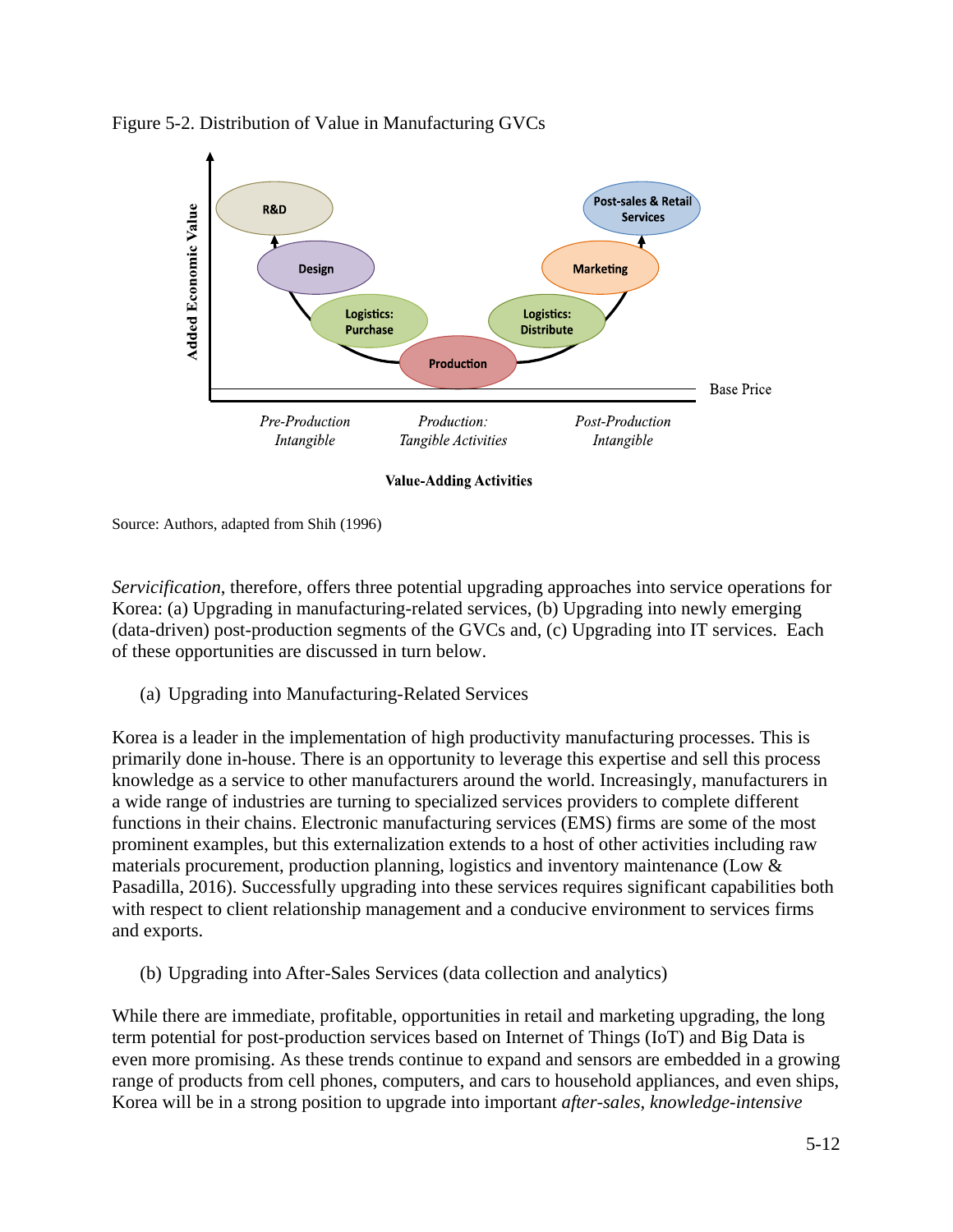*services*. Each of these areas is an opportunity to gather a wealth of information; using data analytics, Korean firms could thus tap into knowledge from consumer behavior to improving operational efficiency, including fuel optimization and waste reduction. This data can be used to improve internal operations or monetized and sold as a business model.

Access to this data is a key element for entry into these knowledge services. In the mobile phone and computer markets, the opportunity to capitalize on this data is tied to application development and software; part of the larger information and communication technology (ICT) global value chain which includes IT *services* and software in addition to hardware manufacturing. When users install mobile apps, they are required to agree to service conditions that enable the application to collect various types of information such as personal information, location, and how you use the application. This information can then be used or sold by the application developer to third-party users. In shipbuilding, Korean firms could gain access to information on the preventative maintenance needs by embedding systems to collect data on ship performance, fuel consumption, and component wear and tear, amongst others for ships operating in a wide array of geographic and climatic conditions. Not only could this information help the shipbuilders to design and build better ships, but the analytical details regarding performance could also be sold to shipowners. This information would save shipowners both time and money, and clients are prepared to pay for these value-added services. Moving into after-sales services may require establishing new business models to ensure ownership, or at least access, to data (Baur & Wee, 2015; Tien, 2013).

(c) Upgrading into IT Services (software, digital content)

As outlined in Chapter 3, the IoT phenomenon means all products are increasingly becoming electronics and these electronics can now be connected to one another. What makes these connections possible (and what ultimately enables big data to be collected) is the software embedded in the electronic components of these things. Korea is in a strategic position to move into this service-oriented domain given its strong position in the manufacturing segments of electronics hardware GVC with three large MNEs in the country and a leading footprint in several of the early 'things' to adopt this trend (e.g., cars, consumer electrical appliances). Where Korea lags is the service side. For example, of the top 100 digital MNEs, by sales or operating revenues (2015): 67% (two-thirds) of the digital MNEs are US firms; 23% are European, four are Japanese, two Chinese and one each from Korea, Canada, Mexico and South Africa (WIR, 2017). And of the top IT software and service companies, only one is from Korea. To move into new technology and service-oriented activities may require a strong focus on network-building between global and domestic firms. In other countries, key IoT developments have resulted from strong ties between IT service-related companies and existing lead firms in each industry.

### **3) Intersectoral Upgrading into New Knowledge-Driven Industries**

Over the past two decades, as traditional manufacturing has been moving abroad to lower cost locations, advanced industrialized countries such as France, Japan, the UK and the US have been steadily advancing the knowledge and technological frontiers with the development of a host of new sectors, including software applications and advanced computing (National Research Council, 2012). These industries emerge with the advent of new production methods, markets,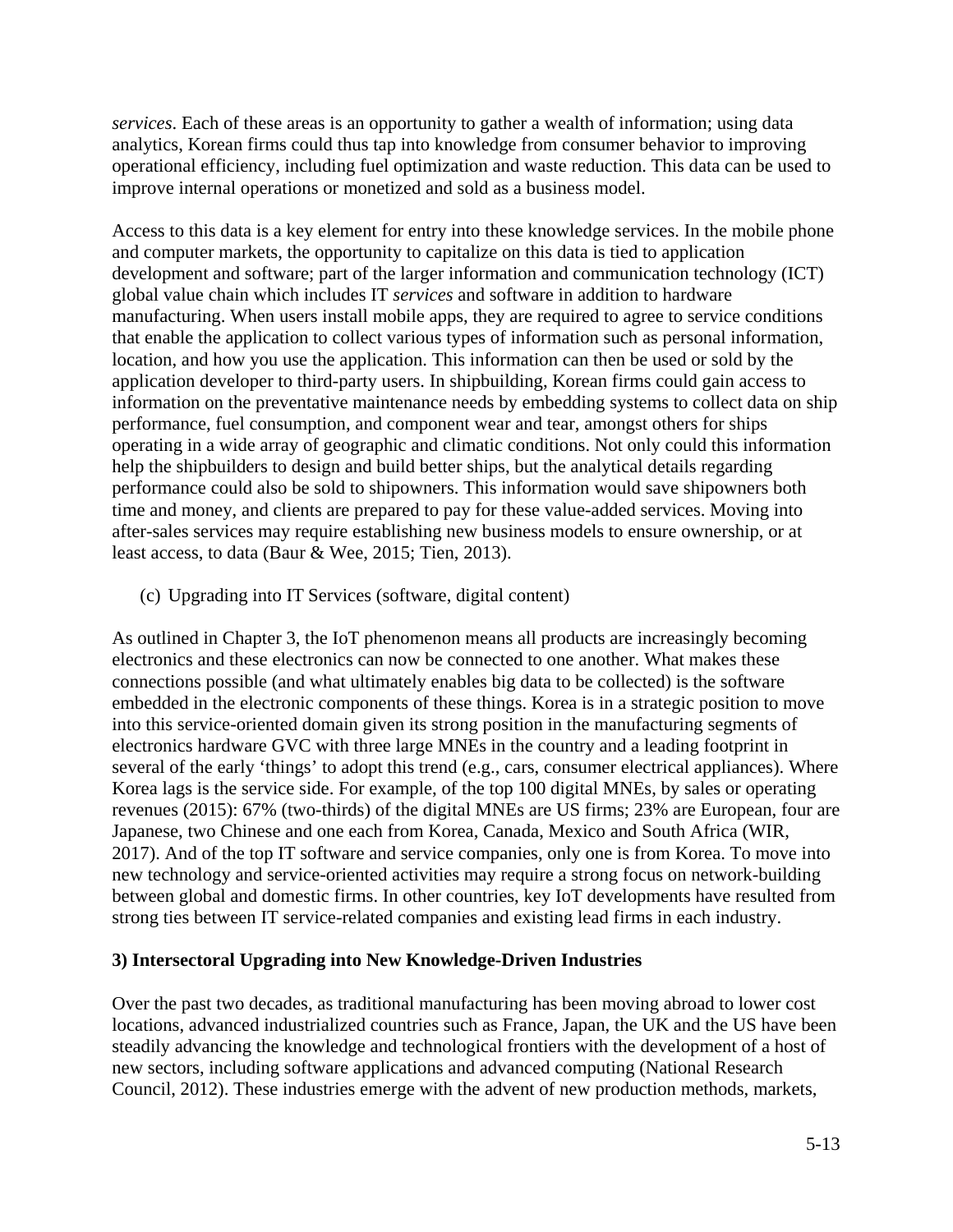and new forms of industrial organization, combined with cutting-edge basic research findings (Schumpeter, 1994 [1942]). Nanotechnology, biotechnology, and clean energy storage, have all emerged from these hubs by drawing on existing knowledge in the fields of medicine, biology, electronics and chemistry amongst others. While in the GVC literature, intersectoral upgrading is most often viewed from the developing country perspective – moving, for example, from bicycles to automotive and then to aerospace sectors as capabilities develop (Bamber, Frederick, et al., 2016), when seen from a developed country point of view, where firms are operating near the knowledge and technological frontier, this can be considered using existing skills to develop new industries.

The emergence of these new sectors can have their roots in interdisciplinary interactions and convergence from two separate, but perhaps related fields, such as automotive electronics, the application of existing technologies to new sectors, such as mobile banking, or through the development of brand new knowledge based on basic research, such as has given rise to nanotechnology. This requires much more active collaboration across the country's large, innovative business groups.

## 5.5. Policies for Future Success in Manufacturing GVCs

In order to achieve the ambitious upgrading targets for the future, Korea must undertake a number of policy initiatives to create an environment conducive to entrepreneurship, services development and innovation. In particular, it must prioritize change in three key areas:

- 1. Institutionalization
- 2. Environment for Entrepreneurship in Services
- 3. Innovation System and Human Capital Development

### 5.5.1. Industry Stakeholder Coordination and Collaboration

GVCs are embedded within local economic social and institutional dynamics. Achieving upgrading requires a strong will and association of the value chain actors (Gereffi & Fernandez-Stark, 2016). Participation in today's complex global value chains – whether as a lead firm host, or further down the chain - demands industry stakeholder coordination and collaboration to ensure that interests are aligned, skills gaps are met, constraints are overcome and regulation is supportive for development. Organized action to assess, formulate and implement specific initiatives is essential for industry upgrading.

As Korea is looking to move into the next level of development, the country needs to adjust its internal organization to embark on these changes. The country's previous strongly hierarchical industrial policy approach allowed Korea to technologically "catch up" with other industrialized countries.<sup>5</sup> Under this model, the government established the parameters for most aspects of production, from what sectors specific companies should focus on to research and sector

 $\overline{a}$ <sup>5</sup> The government directed and guided major economic agents for the implementation of Five-Year Economic Plans, which were formulated by the government with the joint-work of government bureaucrats and civilian experts. The horizontal interactions among major economic players were not developed and the authoritative government treated the private sector on the basis of the 'divide and rule' method (Hong, 2011).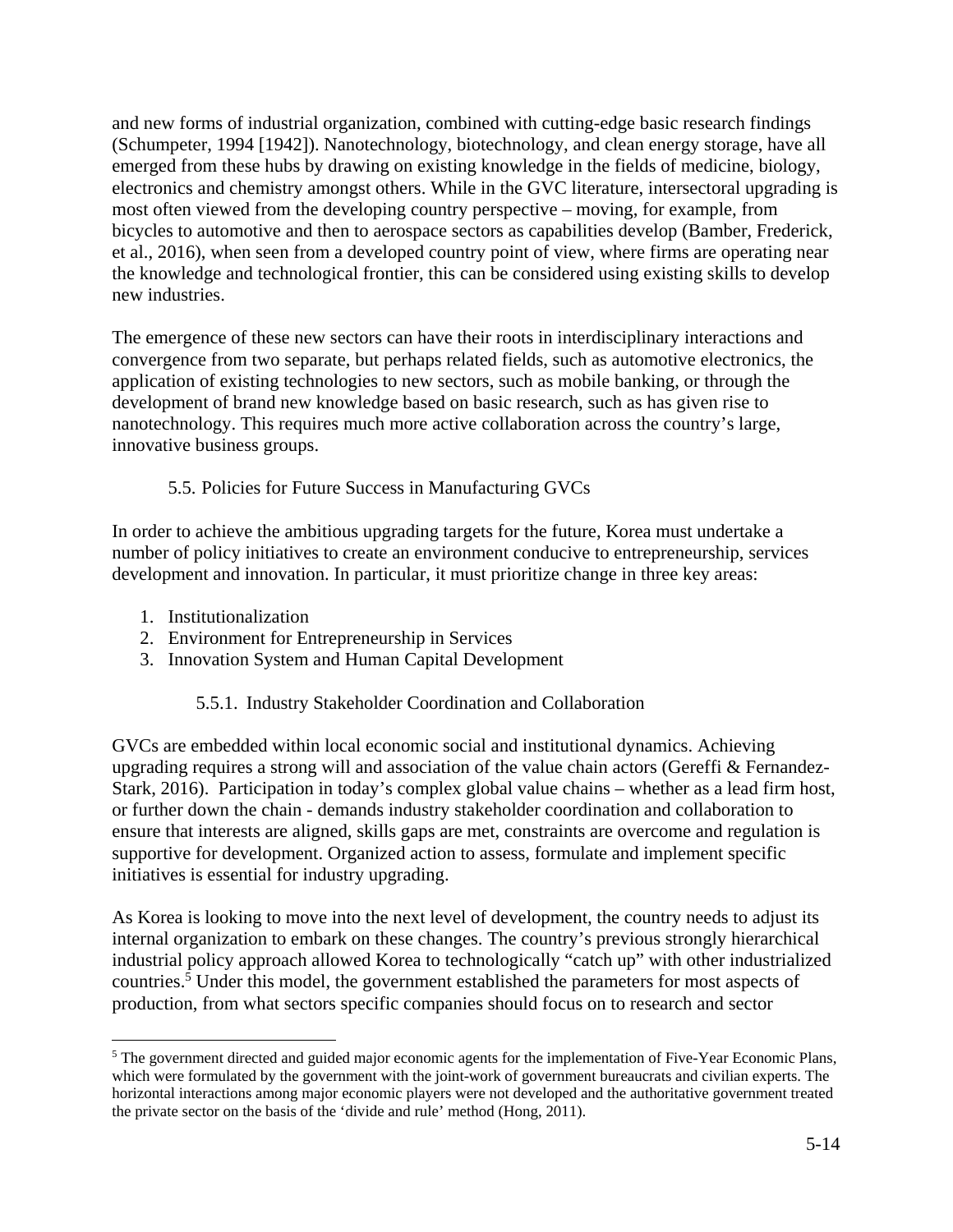development strategies (Kim, 2015). Over the past decade, however, Korea has been transitioning from this bureaucratic approach to a new modern industrial policy model that is more inclusive of a broader range of actors, although these are most local (Hong, 2010, 2011). However, this new model has not always been successful and has encountered duplication of efforts (Devlin & Moguillansky, 2011; Hong, 2011); often, the major problem is that strategies and programs are formulated but not implemented. In addition, the balance of power of the varying industrial development institutions has been uneven, biasing policy orientation. Government and *chaebols* are the most influential, followed by academia, with labor and SMEs having little say (Hong, 2010). The strong historical ties between the government and chaebols mean that policies, in effect, are often oriented in their favor, making it difficult for policymakers to actively support the interests of other actors.

The most recent industrial policy plan is the *Comprehensive Action Plan for Future New Growth & Industrial Engine* (see Chapter 2 for further details of the plan*).* This was developed as two separate plans by the Ministry of Science, ICT & Future Planning (MSIP) and Ministry of Trade, Industry & Energy (MOTIE), which were later merged.<sup>6</sup> MSIP and MOTIE decided to facilitate cooperation programs and strengthen policy coordination between the two ministries. It calls for comprehensive support for international joint research and establishment of infrastructure, along with technology development, to create an industrial ecosystem that enables shared growth of industries, academia and research institutes. In the formulation of this plan, however, Korea already appears to have repeated duplication errors of the past and it remains to be seen whether these ministries can successfully coordinate the efforts of the different actors they are encouraging to engage.

The institutional landscape for innovation policy development in Korea reflects the difficulties the country has had with respect to establishing an effective institutional setting for a more "bottom-up" approach to industrial policy. The NIS structure has undergone multiple revisions since the end of the hierarchical top-down approach in 1993. These include major changes in 2004, 2011, 2013 and 2017. In 1993, the National Science and Technology Council, with representatives from ministries and experts was established as the highest authority in terms of R&D policy. This was chaired by the President. However, during this period, it was afforded the same power as the National Assembly and the Ministry of Planning and Budget. This ultimately created challenges regarding policy formulation and implementation. In 2004, the strategy was changed, elevating the Minister of Science and Technology to that of Deputy Prime Minister. This was supported by the Office of Science and Technology, charged with allocation of R&D budgets, and the Ministry of Planning and Budgets charged with compiling R&D budgets. Expert committees also weighed in on key issues. Subsequently, in 2011, the Council was established as a permanent organization with its own secretariat reporting directly to the President and with an expanded array of responsibilities regarding the countries budget. In 2013, this was once again changed, with the President appointing the chairs and the Council became part of the Ministry of Science, ICT and Planning (which was created in 2013, and brought together the former Ministry of Science and Technology and the Ministry of Knowledge Economy). In July 2017, this Ministry was dissolved and replaced by the Ministry of Science

 $\overline{a}$ 

<sup>&</sup>lt;sup>6</sup> Namely the '15 Rolling Plan' of the 'Action Plan for Future Growth Engines' by MSIP with the participation of about 200 experts and the 'Development for Industrial Engines Project' by MOTIE.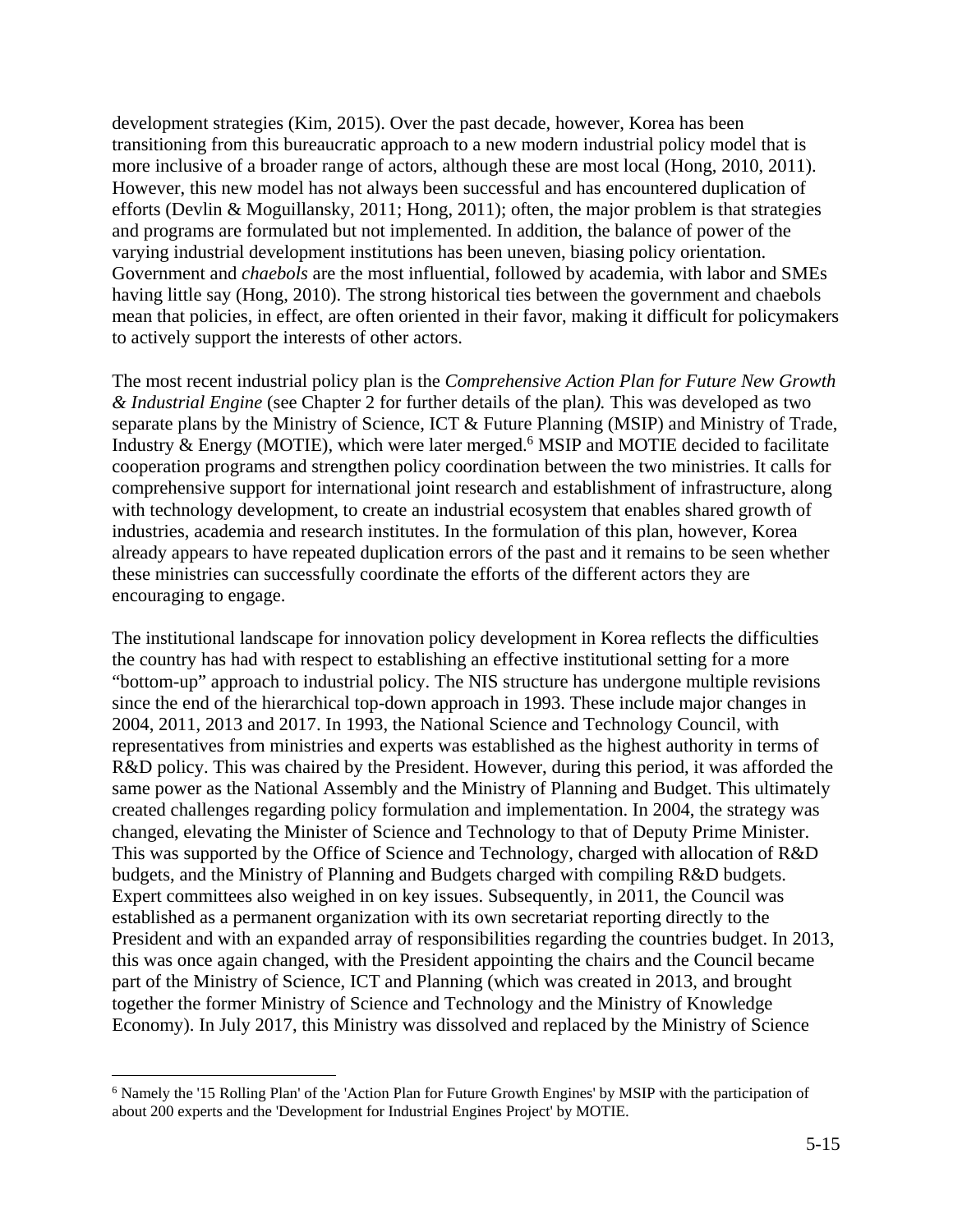and ICT. Over the period analyzed, membership of the Council has varied considerably with the balance of power between private and public sector shifting back and forth.

Upgrading to operate at the knowledge and technological frontier in a wider range of industries requires a well-oiled machine. This requires an array of established firms, and smaller innovative ones, skilled labor, a legal framework that protects intellectual property, well-functioning infrastructure and investment and trade policies, and financing, amongst others. Inadequacies in any area can undermine potential growth. This is just as important in the area of the state, where policy approach must be coherent (Yeung, 2014). Ensuring these needs are met requires a suitable institutional development, which effectively includes all actors from SMEs and R&D centers to universities and labor organizations from across all major economic sectors. At the same time, linkages to the world's leading research organizations are critical to help absorb and contribute to the latest global discoveries (see Box 5-2 and Box 5-4 on Singapore and Taiwan's approaches).

#### Box 5-2. Singapore: Multi-stakeholder Engagement for GVC Strategy Development

Singapore offers an example of an institutional approach to industrial policy that allows the country to develop and adapt its industrial development strategy as its economy advances. In particular, Singapore has achieved a high degree of coordination among all value chain actors including academia, trade unions, foreign and domestic firms and SMEs from its relevant sectors. At the same time, they include an International Advisory Panel to ensure their strategies are moving them closer to the global knowledge frontier while building social and intellectual networks to help the country identify opportunities. One of the most important characteristics of Singapore's institutional system is its understanding of the dynamism of the global economy, and its flexibility and proactivity to not only adapt but also reinvent itself. This is manifested by the country's insistence on incorporating foreign actors – including firms, academics and industry experts - into the development of its global integration approach. On the same front, the country has laid out a sound model to coordinate innovation institutions that addresses all the process, from project design to implementation. Compared to Korea and Taiwan, where the state role was dominant in early industrialization, Singapore has had a much longer period of higher levels of collaboration in industrial policy formulation. The domination of foreign investment in Singapore's industrialization also reduced the state's autonomy in industrial planning and policy implementation. There thus has been greater coherence to its recent industrial policy approach than in its regional peers where factional rivalries between ministries have taken much longer to resolve (Yeung, 2014). Figure 5-3 illustrates the country's organization model.

Figure 5-3. Institutional Set Up to Support Global Integration Strategy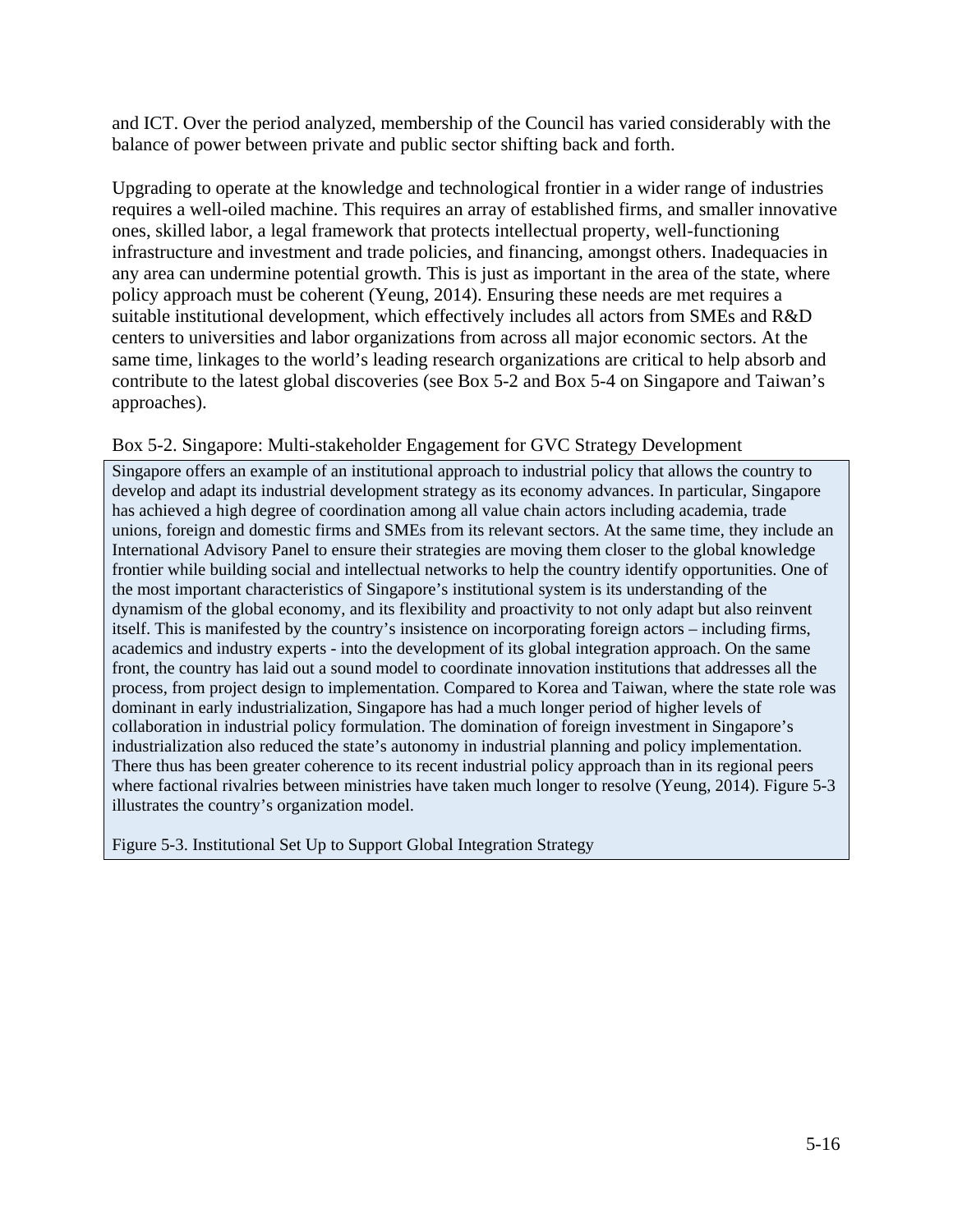

5.5.2. Services and Entrepreneurship

In the context of Industry 4.0, even manufacturing sectors, innovative and disruptive technologies are generally being introduced by services firms that start small. These one-time 'Start-Ups' include a long list of now-household names from Amazon to Google to Uber, which today have begun to challenge traditional lead firms for control over global value chains. Nurturing these potential future giants requires a new take on traditional SME policies. Small firms encounter many constraints as they seek to grow, from access to finance and information to forging market linkages and finding customers. In GVCs today, the trend towards rationalization of supply chains around larger, more capable suppliers, makes it even more difficult for these firms to develop. While this trend has mainly been for manufacturing partners, due to the scale required to serve global clients, this has implications for services firms as well.

The most innovative countries today recognize the value of these firms to their economic development, and have been actively putting in place policies to create a conducive environment for their emergence and growth. In doing so, governments play a facilitating role in establishing creative hubs that can be hotbeds for the emergence of new ideas, while supported by policies that make core procedures for setting up and running a business easy, from permitting processes to import-exports. These policies include fostering innovation hubs, such as Station F in France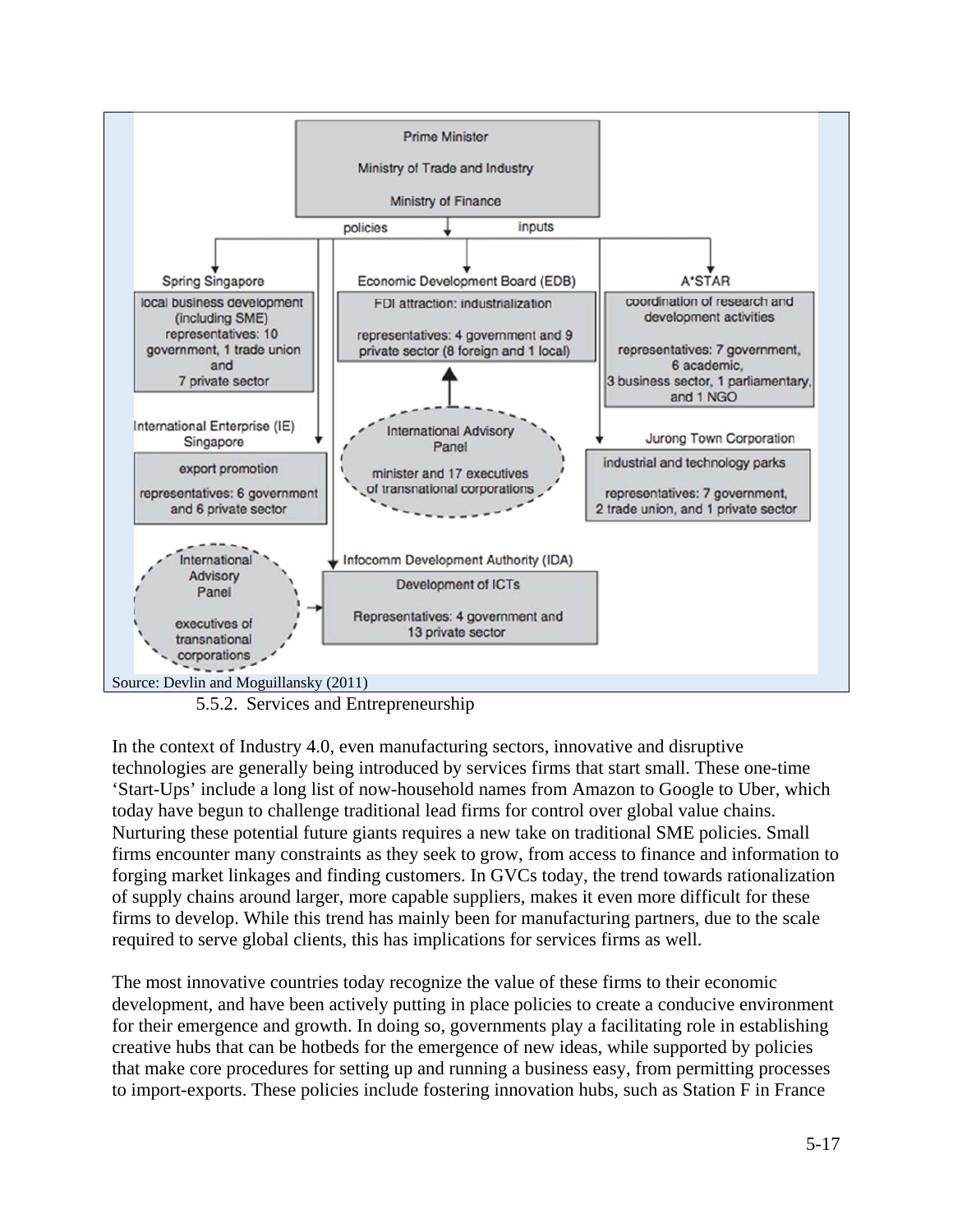or Singapore's National Additive Manufacturing Innovation Cluster (see Box 5-4), facilitating linkages between academia and lead firms, supporting access to risk capital by encouraging venture capital and private equity. Given that services firms are primarily driven by human capital, supported by computing power, the investment costs for these policies are much lower than those required to foster new manufacturing firms.

While Korea has performed very well in manufacturing GVCs, with several global lead firms emerging in the two industries analyzed, it still lags behind its OECD peers in the development of its services sector, and its unique history of focusing on large firms has left a gap for smaller, start-up firms. Services accounted for 59.2% of Korean GDP, well below the OECD average, 74.2% (WDI, 2017). In 2016, while Korea had 15 companies listed in the Fortune 500, none of these were primarily services operators.<sup>7</sup> Just four of its top 30 companies are in services compared to 12 out of 30 in the US (Dobbs & Villinger, 2017). The 2017 World Investment Report (WIR) lists the top 100 digital MNEs by sales/operating revenue in 2015. It divides companies into four areas: internet platforms, digital solutions, digital content and e-commerce. There is only one Korean firm on the list, Naver, in the internet platforms category. This indicates that Korean firms are failing to excel in services innovation in the same way their manufacturing operations have. Furthermore, services as intermediates in the manufacturing process, are just 10%, compared to 19% in the US and 22% in Germany (OECD, 2016, p. 79). These statistics are, in part, a result of the high degrees of vertical integration with services being performed in-house, but also illustrate the country's comparative difficulties in developing a strong services sector. Furthermore, where services firms are operating, their productivity is just half that of manufacturing.

This performance is the outcome of pursuing a specific strategy; Korea's industrial policy environment has long emphasized manufacturing over services, and prioritized large firms over small. This compounds the challenges for creating the new knowledge-based services firms for the future. SME policy has been more focused on addressing the issue of unemployment rather than driving a strong tech start-up ecosystem, and efforts focused on developing SMEs have been with an eye to their absorption by existing conglomerates rather than accelerating their growth to become new global operators. While progress has been made in improving the country's services investment and trade policies, <sup>8</sup> with the liberalization of core business, engineering and professional services (OECD/STRI KOREA,  $2017$ ), <sup>9</sup> the local regulatory environment for services remains significantly more stringent than that for manufacturing. In 2013, there were four times as many regulations for services as there were for manufacturing (OECD, 2016). While the government has put in motion efforts to reform the regulatory environment for services, this has not yet had an impact on the sector. Thus, despite the opportunities being offered by Big Data and IoT and the world's fastest broadband (OECD,

 $\overline{a}$ 

<sup>&</sup>lt;sup>7</sup> Companies in the Fortune 500 (or similar lists based on revenue or profit generation) tend to be innovation leaders and key patent holders, or hold dominate positions in buyer-driven industries such as apparel.

<sup>&</sup>lt;sup>8</sup> In 2013, it ranked second-last amongst its OECD peers for openness to trade and investment (OECD, 2016, p. 94). <sup>9</sup> Certain challenges remain, however, with key GVC related services, including legal and courier services,

continuing to be characterized by restrictions.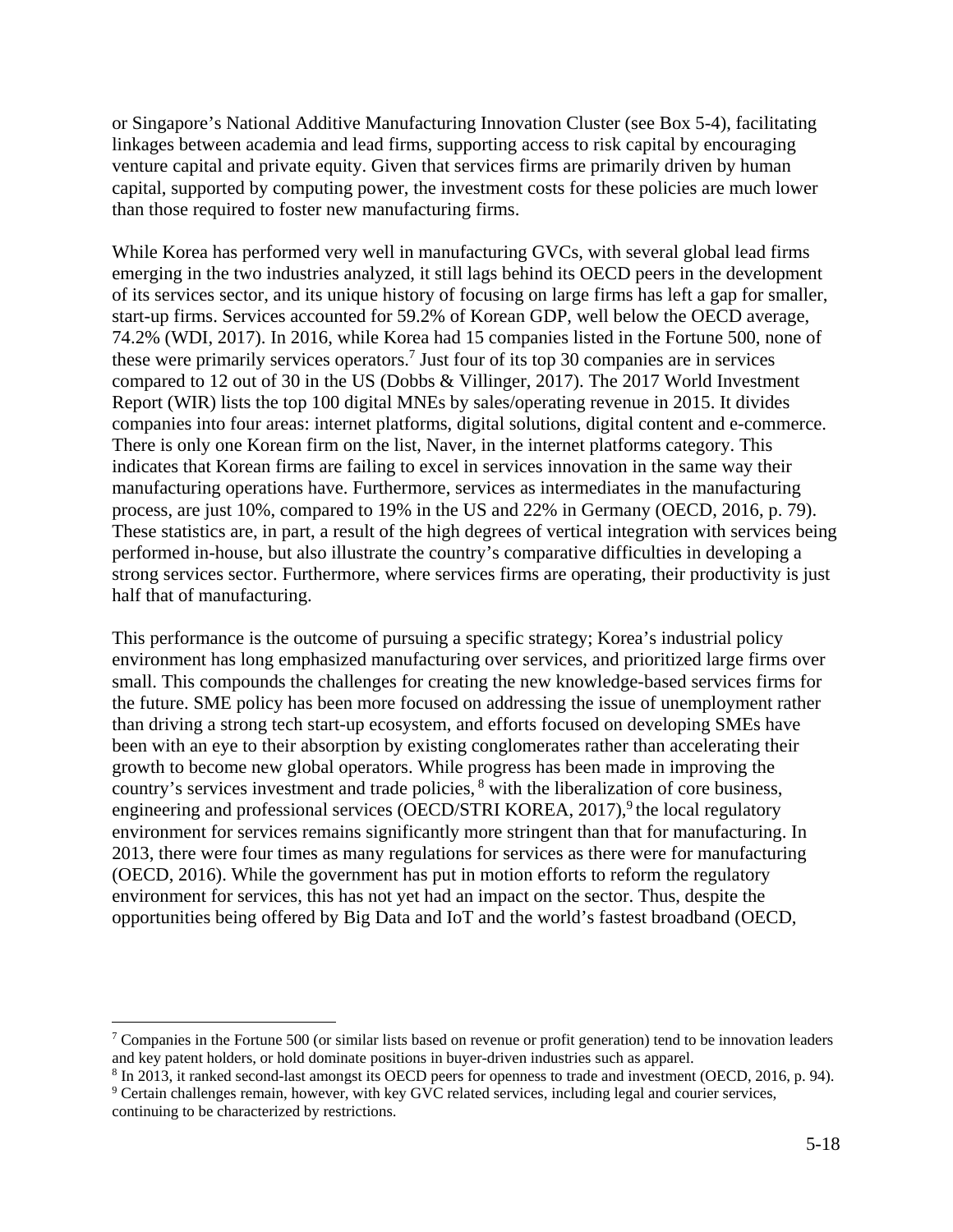2017b, p. 25),  $^{10}$  the poor local business environment, combines with a local, risk averse culture, to make it very difficult to encourage or attract entrepreneurs.

#### Box 5-3. Station F and French Tech

France has bet big on creating a conducive environment to support innovative entrepreneurs. In June 2017, the French President Emmanuel Macron led the inauguration of Station F, the world's largest Startup incubator, aiming to support 1,000 new companies. This new hub is considered the future for French tech. The focus is encouraging entrepreneurs and creating an environment for innovation with the support of leading companies, universities and venture capital funds.

The largest start-up campus in the world, the Parisian center has more than 3,000 desks, 26 international startup programs and, will even add a 600 person co-living space in 2018. Entrepreneurs can use the space for as little as US\$221 a month and even get the first year free. Established companies, including Facebook, Microsoft and Zendesk, also have offices within the building to facilitate networking and collaboration with young startups.

While the project was started with an initial  $\epsilon$  250 million private sector investment, this is part of a much broader French Tech initiative being pursued by the government. Macron recently announced a US\$11.3 billion fund for innovation and has openly encouraged global entrepreneurs to make Paris their headquarters. The focus is to convert France into Europe's technological capital, with a strong change in the country's entrepreneurship culture.

Sources: (Dillet, 2017); France 24 (2017)

 $\overline{a}$ 

### 5.5.3. Innovation Systems and Human Capital

The upgrading trajectories suggested above to help Korea achieve its industrial transformation goals require a well-structured innovation system (IS) with a focus on incentivizing cutting-edge research, developing the right types of human capital, and promoting mechanisms for the adoption and diffusion of new knowledge and technological capabilities to business. This requires a high degree of collaboration across research institutions, private sector, and education, well-defined standards and efficient processes of quality assurance and testing (Pietrobelli & Rabellotti, 2011). While these systems provide the "soft infrastructure" so to speak, they must be oriented correctly towards a country's goals.

Many countries continue to struggle to even establish these systems, due to a lack of resources and capabilities; yet, overall, Korea has excelled in this. The country spends more on R&D as a share of its GDP and has a higher number of researchers per million inhabitants than all other countries (WDI, 2017). The government is making commitments to spend even more on R&D than it is currently, to push this to 6.2% of GDP (OECD, 2016). It has already successfully engaged private firms to commit to the bulk of R&D spending; the government contributes just 23% of total R&D funding.

 $10$  This has been driven, in part, thanks to increased liberalization to investment in the sector over the past two decades, which saw foreign ownership, merger and acquisition, and Korean national requirements eased (Nordstrom, 2017).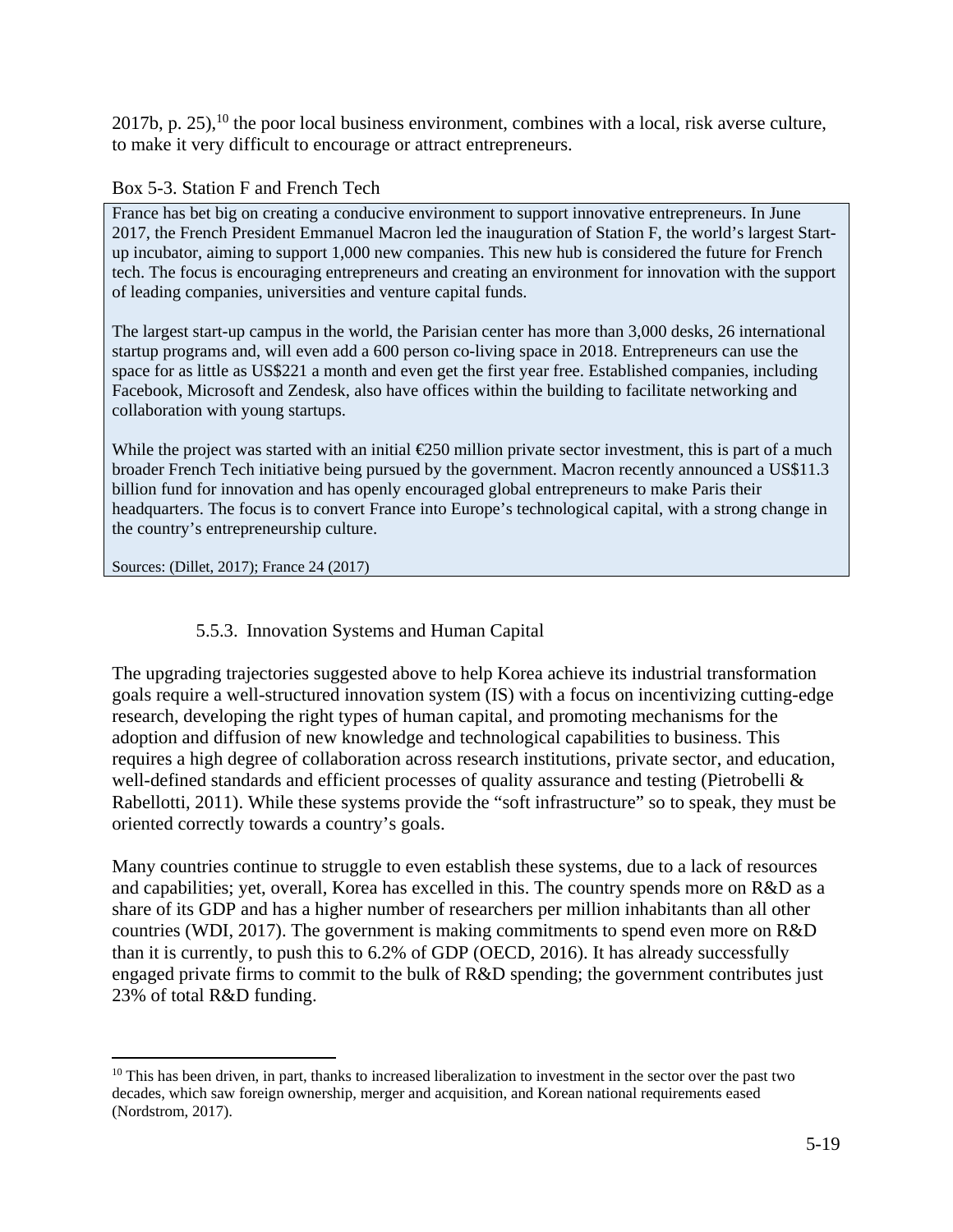However, there are concerns about this system's potential to support future growth. Resources have been highly concentrated on a limited number of industries, the efficacy of some public research institutions is questionable and there is little interaction and research carried out by universities (OECD, 2016). About three-quarters of business-sector R&D is carried out in high and medium-high technology manufacturing industries; out of these three-quarters, 80% was concentrated in two sectors, ICT and automobile, one of the highest rates for OECD countries (Mittelstädt & Cerri, 2008). Korean firms in these industries have well-established private R&D operations; Samsung has three times as many patents as the next global technology players. Universities, on the other hand, contribute just 0.7% of R&D funding. This approach of heavily biasing on commercial R&D can rule out the huge potential value of serendipitous innovation and potentially disruptive technologies. A key challenge for the country, therefore, to achieve its upgrading ambitions will be to re-orient its public R&D systems away from applied R&D in a small number of sectors, and towards more basic research with a strong focus on universities that can help to place the country on the knowledge frontier.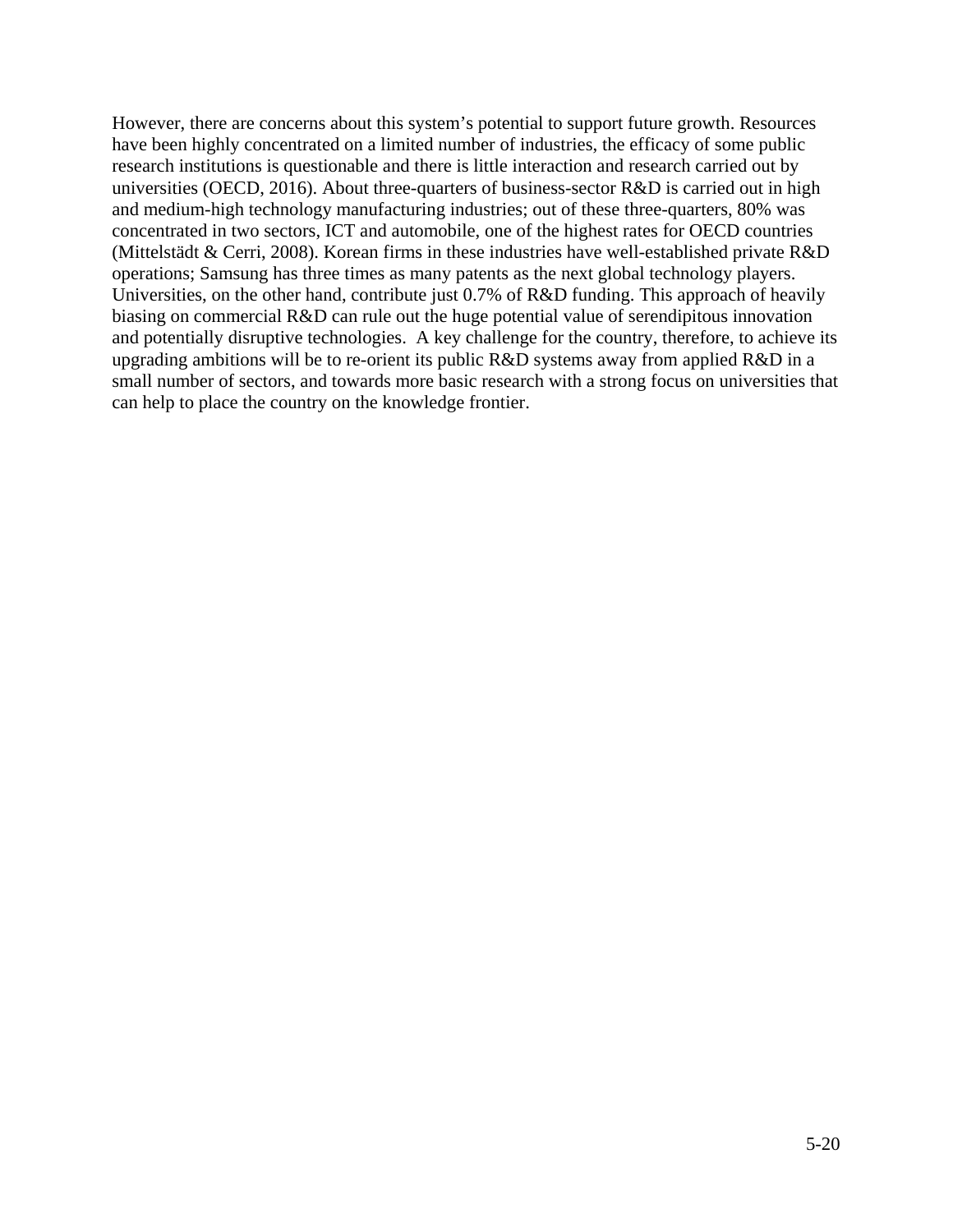

Figure 5-4. R&D Spending and Number of Researchers, Top 10 Countries, 2000 & 2013

Note 1: Size of bubbles indicates relative R&D spend.

Note 2: For US, 2012 R&D spend and R&D as percentage of GDP was the latest available data; For India, only 2011 data was available for all three metrics. Source: Deloitte (2016); R&D Spending based on % of GDP and Researchers are per million inhabitants.

#### Box 5-4. Taiwan Shifts Innovation Focus to Fast Innovation

There is a growing consensus in Taiwan that an exclusive focus on hardware manufacturing is no longer sufficient to guarantee sustainable growth. Taiwan's new innovation strategies now seek to build on its capacity for low-cost and fast manufacturing by complementing its contract manufacturing and component production excellence with knowledge-intensive support services and a capacity to provide "integrated solutions." In addition, Taiwan has a long-term objective to strengthen its software capabilities, especially for the design of complex system software and for cloud-computing applications. To implement this strategy, Taiwan's innovation policies seek to strengthen further the linkages and interactions among industry, academia, and public and private R&D organizations.

A defining characteristic of Taiwan's innovation policy is its openness to foreign strategic advice and knowledge sharing, distinguishing it from Japan, Korea, and China with their much more closed systems of innovation policy. In addition to providing aggressive tax incentives, Taiwan's innovation policy seeks to strengthen the lead role of the private sector by generating new public-private partnerships and by coordinating their interactions. In particular, government initiatives, such as Taiwan's Technology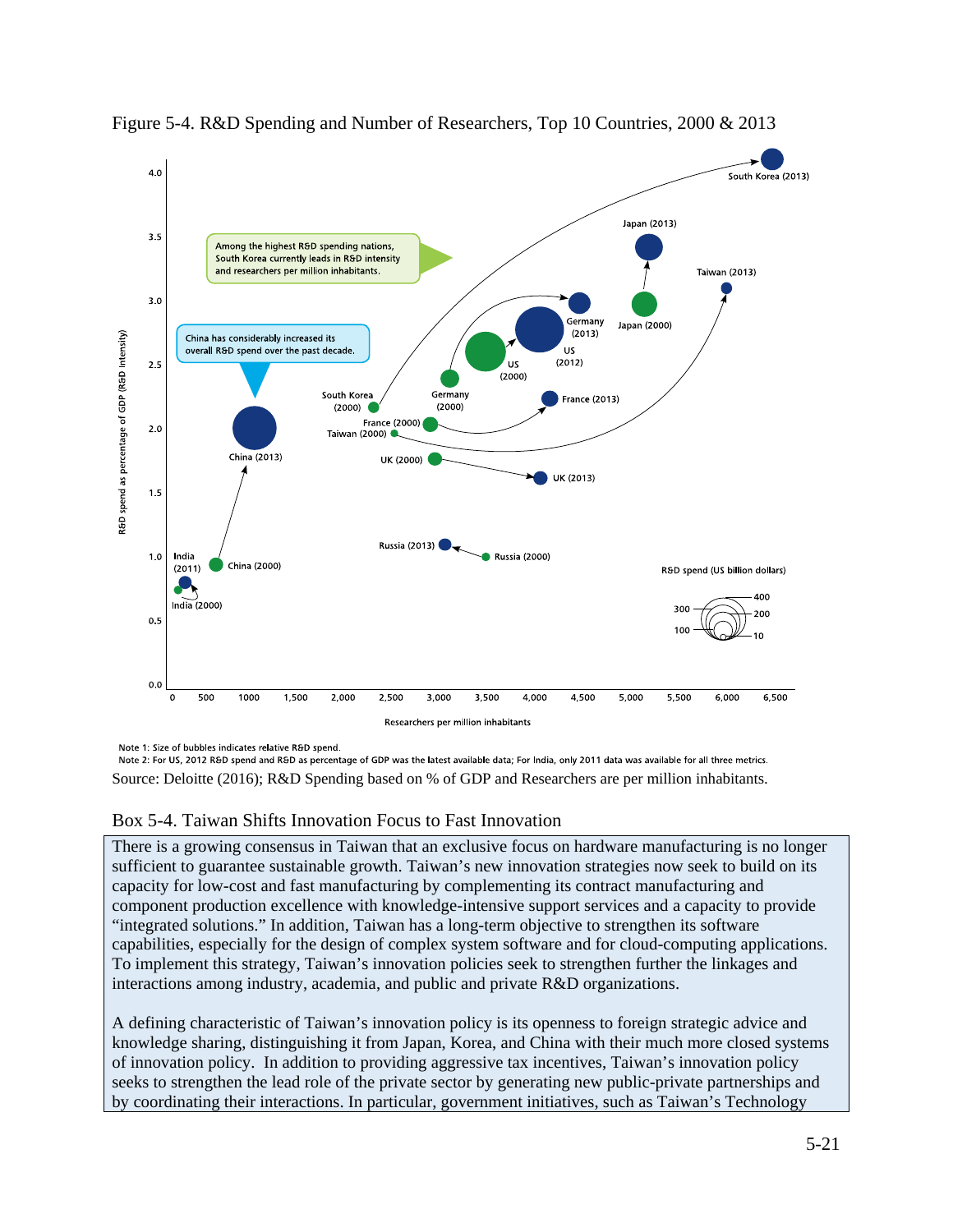Development Programs, Hsinchu Science Park, and Industrial Technology Research Institute (ITRI). ITRI has in the past played a significant role in Taiwan's semiconductor industries; it is now also working towards providing services based Industry 4.0 solutions. ITRI's recent Cloud Computing Center for Mobile Application (CCCMA) seeks to promote Internet-based, on-demand computing (cloud computing) as a catalyst for strengthening Taiwan's software capabilities, building on Taiwan's strengths in lower-cost hardware, such as memory, chipsets, server, and storage network equipment.

#### *U.S.-Taiwan-China Linkages*

<u>.</u>

Since its inception, Taiwan's IT industry has greatly benefited from its deep integration with America's innovation system, especially Silicon Valley. As a byproduct, the United States and Taiwan have developed a strong mutual dependence on each other's IT and semiconductor industries. U.S. IT companies remain the most important buyers of Taiwanese ODM and OEM services, and Taiwan's silicon foundries are a critical supplier of process technology as well as manufacturing and design services to U.S. fabless design companies. In addition, Taiwan exploits a first-tier supplier advantage due to the establishment of leading U.S. R&D centers in Taiwan and to the acceleration of its "upgrading through innovation" strategy.

If Taiwan is to survive intensifying technology-based global competition, it must move beyond its traditional "global factory" innovation model, which will require quick access to radical innovations, especially in generic technologies. While Taiwan has significant policy initiatives in each of the above areas, the risk of failure remains high, implying that an exclusive focus on technology leadership strategies is unlikely to support a broad-based upgrading through innovation strategy. These risks explain why Taiwan's new innovation strategy emphasizes low-cost and fast innovation through domestic and global innovation networks.

#### Source: excerpted from *National Research Council. (2012). The New Global Ecosystem in Advanced Computing: Implications for US Competitiveness and National Security. National Academies Press.*

In terms of human capital, similar shifts in thinking are required as Korea seeks to reposition itself in the chain. Generally speaking, experience and skill level of the workforce in GVCs differs depending on the stage of the value chain (Gereffi, Fernandez-Stark, & Psilos, 2011); these requirements are dynamic and must respond to changing technologies.<sup>11</sup> Production segments are typically dominated by semi-skilled and unskilled workers, while the highest segments of the value chain tend to be knowledge intensive, requiring specialized skills to perform complex activities and usually the core labor force must possess tertiary education degrees (Gereffi et al., 2011).

Korea's participation in manufacturing GVCs to date has been focused on the pre-production and production stages; these have required high numbers of engineers, science and technology graduates and skilled technicians. The development of production technologies for the future as more and more Industry 4.0 technologies are incorporated will continue to build on this base requiring increasingly skilled technicians and engineers interfacing with automated processing (WEF, 2016a, 2016b). As automation increases, more basic tasks will be undertaken by robots; one estimate suggests that as much as 52% of the current workforce positions in Korea could be

<sup>&</sup>lt;sup>11</sup> The World Economic Forum expects job categories requiring complex problem solving, social and systems skills are less likely to be automated than positions that involve routine or physical tasks (Davis, 2016). Similarly, McKinsey estimates that 81% of time spent on predictable physical tasks can be automated given currently demonstrated technology, but only 9% of time spent on management activities is automatable (Bughin et al., 2017).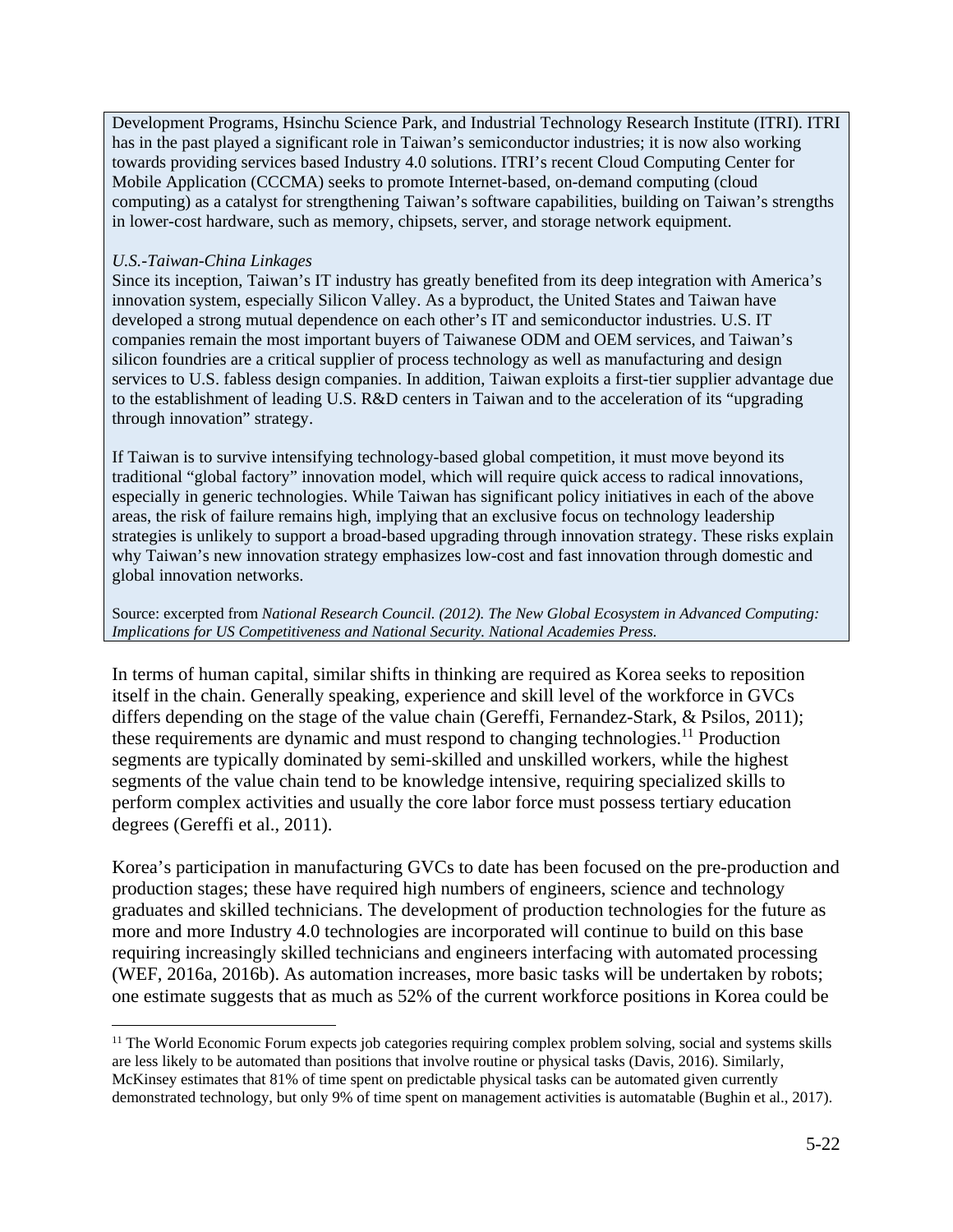automated in the future (compared to 56% in Japan, 51% in China and 46% in the US) (see Table 5-5). The skills and know-how of the existing manufacturing workforce must therefore be continuously upgraded to support optimized use of these new technologies, while at the same time enhancing the training of those in new product development to innovate with developing and applying these new technologies to the production process. Skills in software development, systems engineering, and repair and maintenance of automated and robotic systems will likely become more important (WEF, 2016a, 2016b).

| Rank | Country   | <b>Automation</b><br>potential $(\% )$ | <b>Total Employees</b> | <b>Automation potential (employees)</b> |
|------|-----------|----------------------------------------|------------------------|-----------------------------------------|
|      | Japan     | 56%                                    | 63.9                   | 35.6                                    |
| 16   | Korea     | 52%                                    | 24.0                   | 12.5                                    |
|      | India     | 52%                                    | 454.2                  | 235.1                                   |
|      | China     | 51%                                    | 772.5                  | 395.3                                   |
|      | <b>US</b> | 46%                                    | 132.3                  | 60.6                                    |

| Table 5-5. Automation Potential, by Number of Employees (Millions) and Country |  |  |
|--------------------------------------------------------------------------------|--|--|
|--------------------------------------------------------------------------------|--|--|

Source: (Bughin et al., 2017); Note: employment figures are in millions.

Korea is known for its well-established education system as well as a high level of education attainment. It has excelled in orienting a significant share of its workforce towards STEM majors (45% in 2015); one quarter of all graduates come from engineering – and this has been on the rise in recent years. This positions the country well to embark on this upgrading trajectory into production technologies. This focus, nonetheless, is only on university education and does not extend through to the life-long training initiatives that will be required to benefit from automation and other emerging digital technologies. Currently, less than 1% of the country's total education budget is spent on such programs (compared to 8% and 30% in Japan and the US respectively (Dobbs & Villinger, 2017).

Furthermore, the strong emphasis on STEM has resulted in weak development of non-STEM training that is required to help drive the country's upgrading into services sectors. These sectors typically draw on more than technical knowledge. These jobs require a combination of 'hard and soft' skills. In particular, interpersonal and language skills are necessary to negotiate the challenging terrain of client and consumer relationship management from a wide range of cultural backgrounds; these are fundamental to drive success in services (Gereffi et al., 2011). Until now, graduates with humanities and social sciences majors have difficulty finding a job. This current mismatch between student qualifications and skill demand in the market could be partly reduced by reorienting these workers towards services jobs within the manufacturing sector. These non-STEM degree lines, however, must be updated in the context of today's increasingly global, and technologically sophisticated. English and Mandarin should be prioritized for future service provision, while overseas employment and education should be encouraged.

Furthermore, to support intersectoral upgrading potential, greater flexibility in employment is required to help labor flow between sectors. In the US, for example, people change jobs four times before the age of 32 and 12 times in a lifetime (BLS, 2017). In doing so, skills developed in one sector can be applied in new contexts. However, employment protection policies must be aligned to these goals. Korea ranks poorly in global ranking of flexibility; the World Economic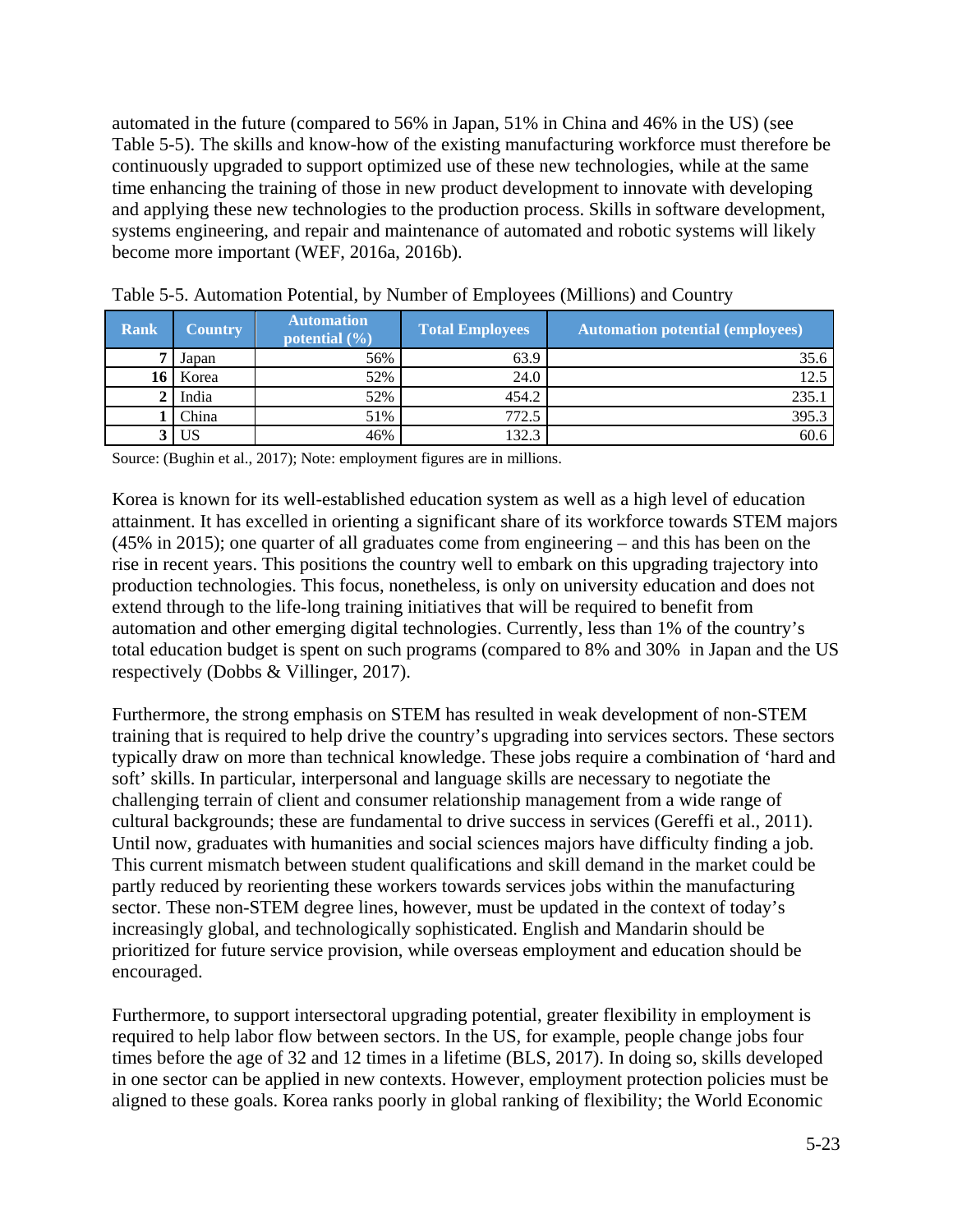Forum (WEF) Global Competitiveness Report ranked Korea 113/138 economies for flexibility in hiring and firing of employees (WEF, 2017). This has given rise to a high percentage of nonregular employees (twice the OECD average at 22% in 2014) (OECD, 2016), and contributes to vulnerability. Relaxing these regulations could help increase mobility of highly talented employees between firms and sectors, diffusing innovative ideas and facilitating the commercialization of others.

#### Box 5-5. Massachusetts Life Sciences Supercluster

Established in 2008, the Massachusetts Life Sciences Supercluster initiative leverages the synergies between multiple different sectors related to the central social challenge of improving healthcare quality. The central goal was to drive development by taking basic research and transitioning it into commercial products and services. Building on the region's established medical device manufacturing sector, it supports the biotechnology, nanotechnology, bio-diagnostics and pharmaceutical industries. With US\$1 billion in state support to drive industry growth over ten years, the Massachusetts Life Sciences Center, a quasi-public-private organization, is dedicated to fostering a strong innovation system with a focus on the development of strong human capital for the sector.

Central to the cluster's success is its existing comparative advantage in life sciences R&D emanating from the laboratories of its leading universities and medical institutions. These include Harvard University and the Massachusetts Institute of Technology. Key to engaging these universities actively was a 1980's Bahy-Dole Act giving universities ownership of intellectual property developed under federally funded research. In addition, there are efforts to boost local university efforts through building collaborative relationships with foreign universities pushing the life cycle knowledge boundaries, including in Ireland, Finland and Spain. This is also extended to firms seeking to work with foreign innovators, such as under the Massachusetts-Israel Innovation Partnership (MIIP).

Building on this researcher base, the initiative brought together a wide range of actors, including the public sector, industry, academics and financial institutions to ensure the flow of knowledge, information and finance to meet the industry's goals of creating this one of the most successful in the world. These stakeholders all interact on a regular basis to assist each other in the promotion of their activities. This is actively incentivized; US\$4.8 million was made available in the early years to fund research collaboration between eight industry and academic partners. Where companies might compete in products, they make up for in collaborative contributions to basic research. For example, the Massachusetts Neuroscience Consortium was formed bringing together multiple lead life sciences firms to sponsor preclinical neuroscience research under way at academic and research institutions. The results will then be shared with all of the sponsors.

The cluster is also heavily focused on creating new opportunities for both highly qualified research talent and semi-skilled workers with technical degrees. By 2012, just four years in, tax incentives linked to job creation led to 2,500 high tech jobs, with the cluster growing at twice the rate of any other life sciences cluster in the US. Funds are available to help universities attract top research talent. Furthermore, it focuses on retaining talent from its world-class universities by funding internship programs at start-ups; in the first three years, 650 interns were placed at approximately 225 SMEs. An annual regional business school plan competition receives US\$120,000 to focus on developing commercialization skills for the cluster.

Human capital initiatives are not limited to university and college training, but extend to life long and vocations training as well. Key to this is ensuring that training organizations have access to the necessary technologies and equipment to adequately prepare students for the fast-pace and innovative work-setting.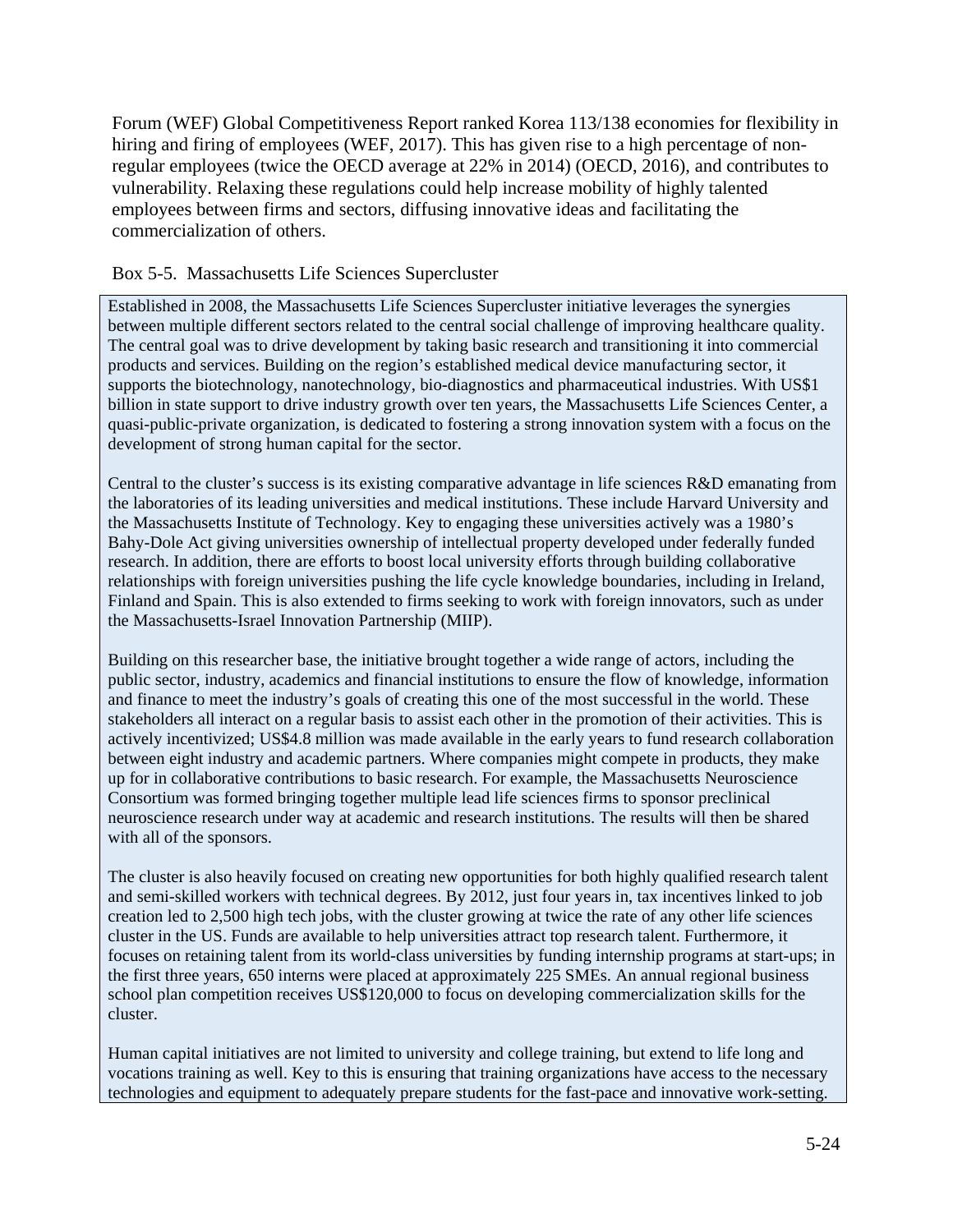In 2011 alone, US\$3.4 million in awards was made to 32 institutions for grants of up to US\$250,000 for equipment for training with industry match requirements.

In addition, with translational R&D funds to help to connect near-by industries such as pharmaceuticals to the cluster, MLSC attracted billion-dollar plants from 9/10 of the world's leading pharma companies, further multiplying employment gains. These large companies further benefit from their proximity to smaller start-up companies developing breakthrough innovations, allowing them to remain competitive; carefully monitoring the discoveries underway in these research laboratories and at small start-up outfits funded through the projects helps these big firms to produce more cutting edge products than they can afford to alone.

Source: Bluestone and Clayton-Matthews (2012)

#### 5.6. Innovation Systems in East Asia

How can Korea compete more effectively in the East Asian and global contexts? In this section, we compare Korea's current approach with other leaders in the East Asia region, placing particular emphasis on the role of China (see Box 5-6), which is fast becoming the regional leader in innovation policy in addition to its existing leadership role in production.

| Country   | <b>Major Institutional</b><br><b>Characteristics</b>         | <b>Current Policy Approach</b>                                        | <b>Examples of Recent "Industry</b><br>4.0" Policy/ Program                                                                    |  |
|-----------|--------------------------------------------------------------|-----------------------------------------------------------------------|--------------------------------------------------------------------------------------------------------------------------------|--|
| China     | Platform/Supply Chain<br>Integrator                          | Developing indigenous<br>(private) lead firms                         | Made in China                                                                                                                  |  |
| Korea     | Integration of more<br>domestic actors; low<br>foreign input | Strengthening indigenous<br>lead firm innovation in<br>select sectors | Comprehensive Action Plan for<br>Future New Growth &<br><b>Industrial Engine</b>                                               |  |
| Singapore | Global integration<br>(Foreign input plays key<br>role)      | Leading services hub in<br>region; regional HQs                       | National Additive<br>Manufacturing Innovation<br>Cluster                                                                       |  |
| Taiwan    | Global integration<br>(Foreign input plays key<br>role)      | Developing software<br>capabilities & design<br>services in IT        | <b>Industrial Technology Research</b><br>Institute (ITRI)'s Cloud<br><b>Computing Center for Mobile</b><br>Application (CCCMA) |  |

Table 5-6. Select East Asian Upgrading Approaches for Industry 4.0

Source: Authors

China and Korea have both used national plans. While many of these policies have been quite similar, there have been subtle differences that put China in a strategic position moving forward. While both countries placed an early emphasis on developing heavy industries, both used light industries to increase exports, both placed an emphasis on electronics, however in the 2000s China made a significant push to grow in services – from logistics, to branding to information industry.

Singapore has recently adopted this approach specifically to address Industry 4.0 potential. The National Additive Manufacturing Innovation Cluster (NAMIC) located in Singapore started in March 2016 with the goal to position the country as the world leader in advanced manufacturing (NAMIC, 2017). To reach that objective, Singapore understands the changing nature of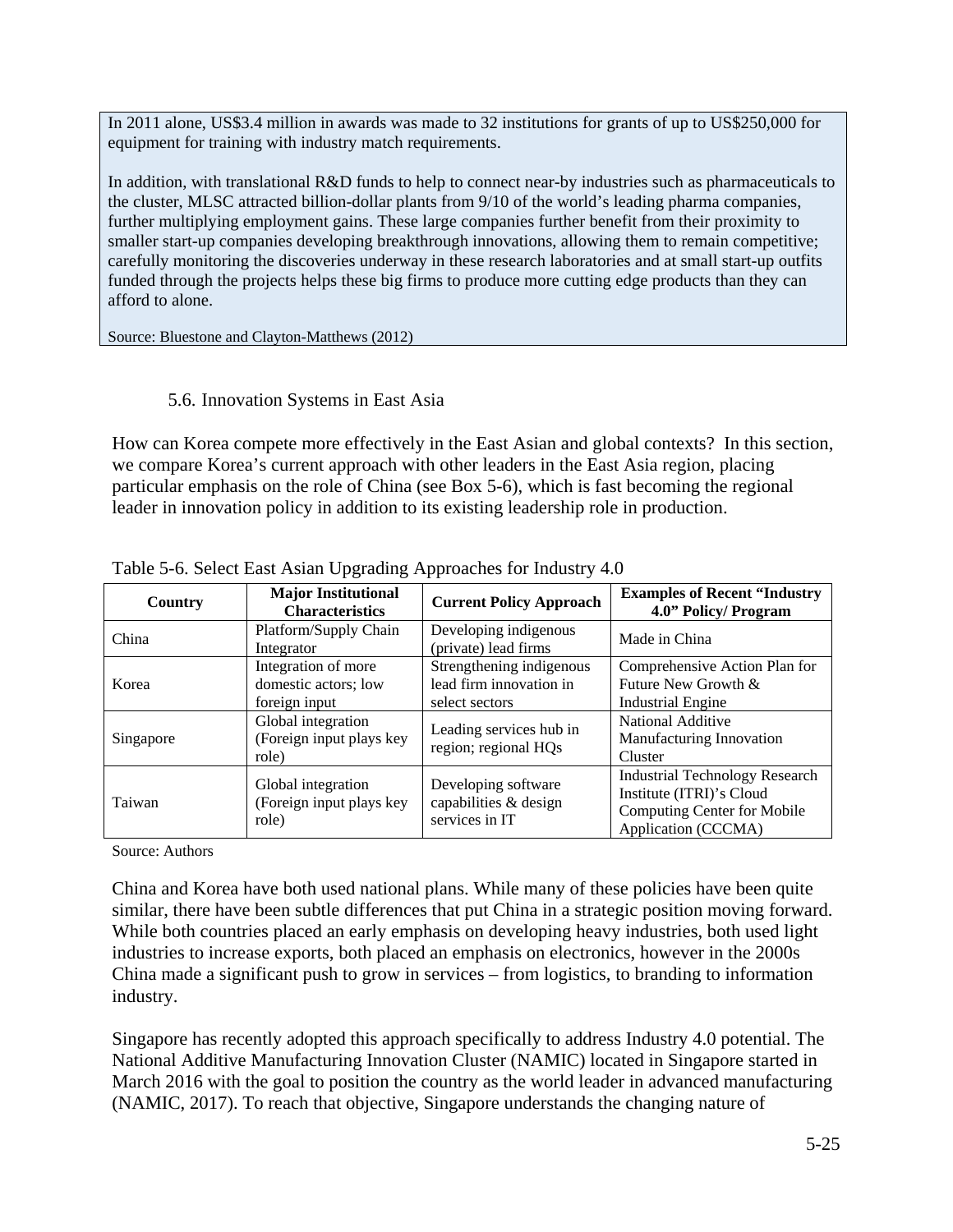manufacturing in today's world and it is focusing in areas of digital transformation, predictive analytics and automation. Additive manufacturing is looking to innovate the way that manufacturing industries are operating and to develop progressive solutions into new areas. Some of the main strategies of the cluster that will be reviewed on a yearly basis are identifying promising areas of additive manufacturing, nurturing startups and partnering with key local companies for collaboration. NAMIC is partnering with a series of actors ranging from local companies to foreign research institutes. This has engaged 500 companies and initiated more than 120 projects. The main sectors are biomedical, additive manufacturing and design and construction.

#### Box 5-6. China in GVCs and Industrial Policy Approaches for Upgrading Manufacturing

Over the past three decades, China has steadily entered and upgraded through a large number of manufacturing GVCs. China has successfully been able to set policies to drive upgrading from assembly to own brand manufacturing. Partnerships between foreign and Chinese firms facilitated a continuous flow of information, finance and technology into the Chinese economy. One of the key's to China's success has been insightful industrial policies that have enabled the country to strategically use their manufacturing sectors to move into services. Specific policies have changed over time to achieve different upgrading objectives, but four factors have notably contributed to China's upgrading: (1) economy-wide policies and infrastructure investments, (2) strategic and adaptive industry-specific government policies, (3) investment and strategic relationships with foreign firms, and (4) promotion, adoption and effective use of information technology.

In the 2000s, China focused on **delinking manufacturing and services.** Policies focused on unpacking the value chain by separating manufacturing and service functions (logistics and branding policies promoted across industrial sectors). In the  $11<sup>th</sup> FYP$  (2006), emphasis was placed on brand development.<sup>12</sup> During this time China also focused on gaining domestic expertise in logistics and supply chain integration, a role previously played by Taiwanese and Hong Kong firms. An advantage for China has been the functional division of labor between manufacturing, logistics and marketing/distribution functions. China effectively used agents and intermediaries to promote manufacturers; it realized the skills required to sell a product (i.e., finding buyers and maintain customer relationships) are not the same skills needed to operate a machine or run a production facility. Selling requires business and marketing skills; effectively and efficiently running a factory takes someone with industry experience.

In the 2010s, ICT promotion and IT infrastructure investment have been targets in the  $12<sup>th</sup> FYP (2011)$ , and then a lot in the  $13<sup>th</sup>$  (2016), whereas Korea focused on the green economy, convergence industries and the creative economy. China views adoption and effective use of ICT (as well as previous experience) to functionally upgrade and enter the international market. The division of labor in the internet era has shown unique characteristics which relies on technology and data.

In 2015, the launch of 'Made in China 2025', a master plan for China's transition towards digital manufacturing, and 'Internet Plus' a masterplan to develop the high-capacity data infrastructure needed for digital manufacturing and support IoT, clearly indicate that innovation-driven development is China's number one economic policy. This indicates that its leadership believed the potential for upgrading from participation in Western-led production networks had been exhausted. This plan builds on the prior plans that focused on developing independent Chinese brands (lead firms/OBMs) and services approach and focuses on how to capitalize on automation and servicification to reposition Chinese firms and industries

 $\overline{a}$ 

 $12$  At least two-thirds of 3C electronics sold in China in 2015 were from domestic brands. From a global perspective, Chinese firms/brands accounted for at least 27% of mobile phone units sold in 2015, up from around 3% in 2007. They also accounted for 21% of TVs in 2015, up from 11% in 2007 (Frederick, 2017).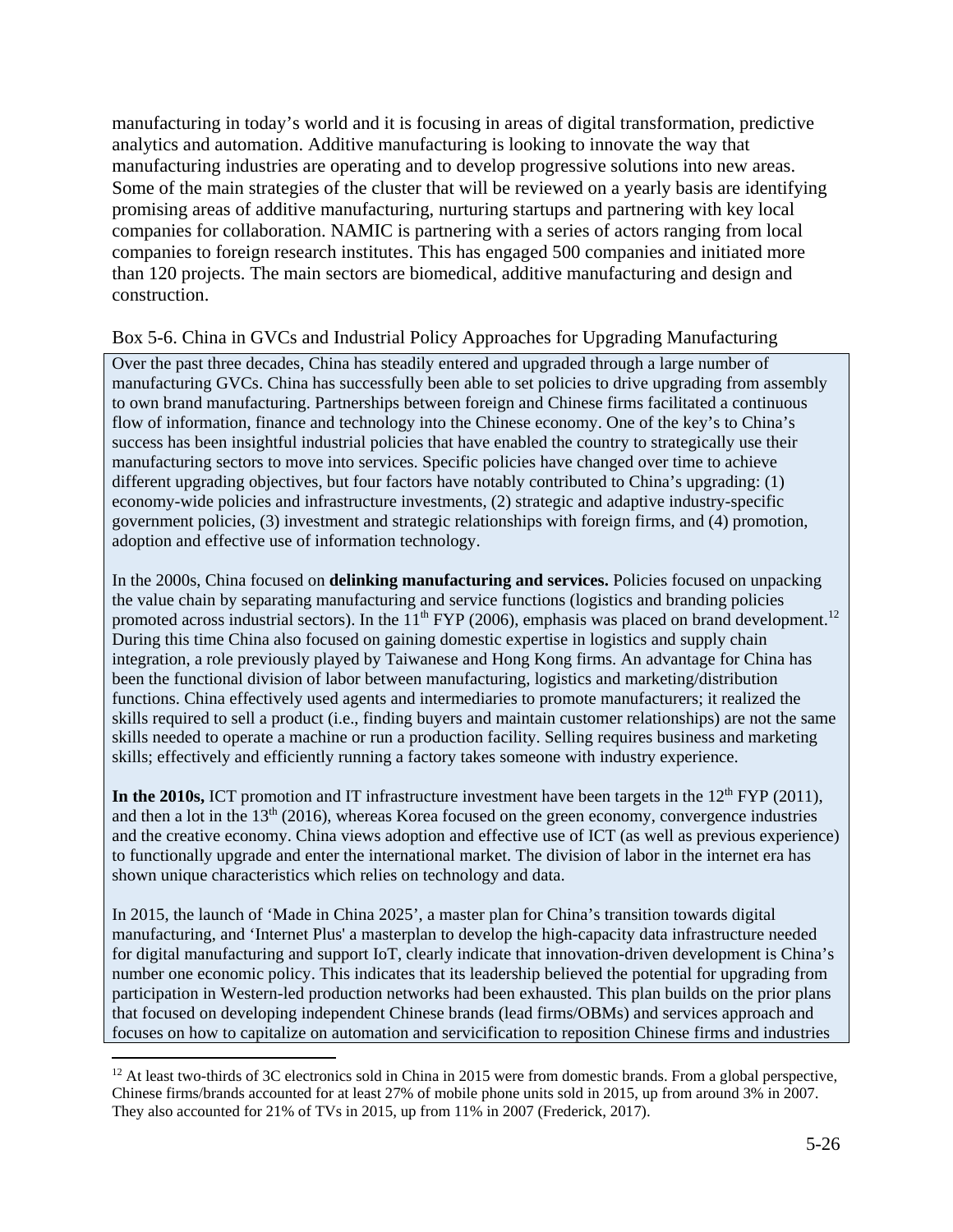as the leaders in mid- and high- technology industries that have emerged over the past few decades including solar systems, wind turbines, LED, household appliances, and telecommunications and advanced information technologies.

The 13th FYP seeks to use innovation to accelerate efforts to move manufacturing up the value chain, reestablish China as a global center of innovation and technology, and ensure long-term productivity. It calls for expanded Internet usage; increase fixed broadband household and mobile broadband subscriber penetration ratios, which aligns with the broader push to leverage interconnectivity and data from the Internet to optimize manufacturing, finance, healthcare, and government.

#### Sources: (CTB, 2016; Frederick, 2017)

Three areas of importance in China's plans that differ from Korea include continued introduction of new industries (including service industries) with specific targets for each, continued focus on *strategically* engaging with foreign entities (inward investment, outward investment, exports, and R&D), and business and consumer adoption of IT products and services. Whereas Korea has focused on creating a few global lead firms in select industries (electronics, automotive), China engaged in GVCs by effectively and efficiently coordinating supply chains across multiple industries for foreign lead firms, often via Hong Kong or Taiwanese investors. This supply chain integrator model was an early manufacturing-based version of the platform technology providers referenced in the first chapter. While notable platform providers in 'Industry 4.0' today are often B2C or C2C service providers, the concept of building a company around 'convening different groups' originated in manufacturing by intermediaries that brought together firms from different segments of the value chain (B2B). Given that China's companies across industries are already accustomed to working within a platform model and have been for decades, this makes the transition to developing and adopting new business models easier.

Korea's limited interaction with the international community and lack of dividing participation in value chains into manufacturing and service-related tasks presents challenges for moving into new sectors. GVC studies highlight that learning typically occurs through spillovers and learning from foreign investment or selling to and interacting with powerful and innovative lead firms.

#### 5.7. Conclusion

The earlier sections outline the tremendous opportunities that Korea has available to it as technologies change and manufacturing GVCs evolve. If Korea is able to adjust its policy landscape and leverage these opportunities, the country can position itself on the technological and knowledge frontier alongside other advanced industrialized countries. However, if it fails to do so, the current global trends suggest that it will begin to lose its leadership as a manufacturing base and potentially see its growth stagnate.

The threat to Korea's future in manufacturing is two-fold: both from low cost countries and advanced industrialized ones. First, in more labor-intensive manufacturing operations, Korea increasingly competes with lower cost countries, particularly China and others from Asia. Korea currently holds a technological advantage over them; however, as their capabilities steadily increase, Korea will find it increasingly difficult to compete as its labor costs rise. In the process,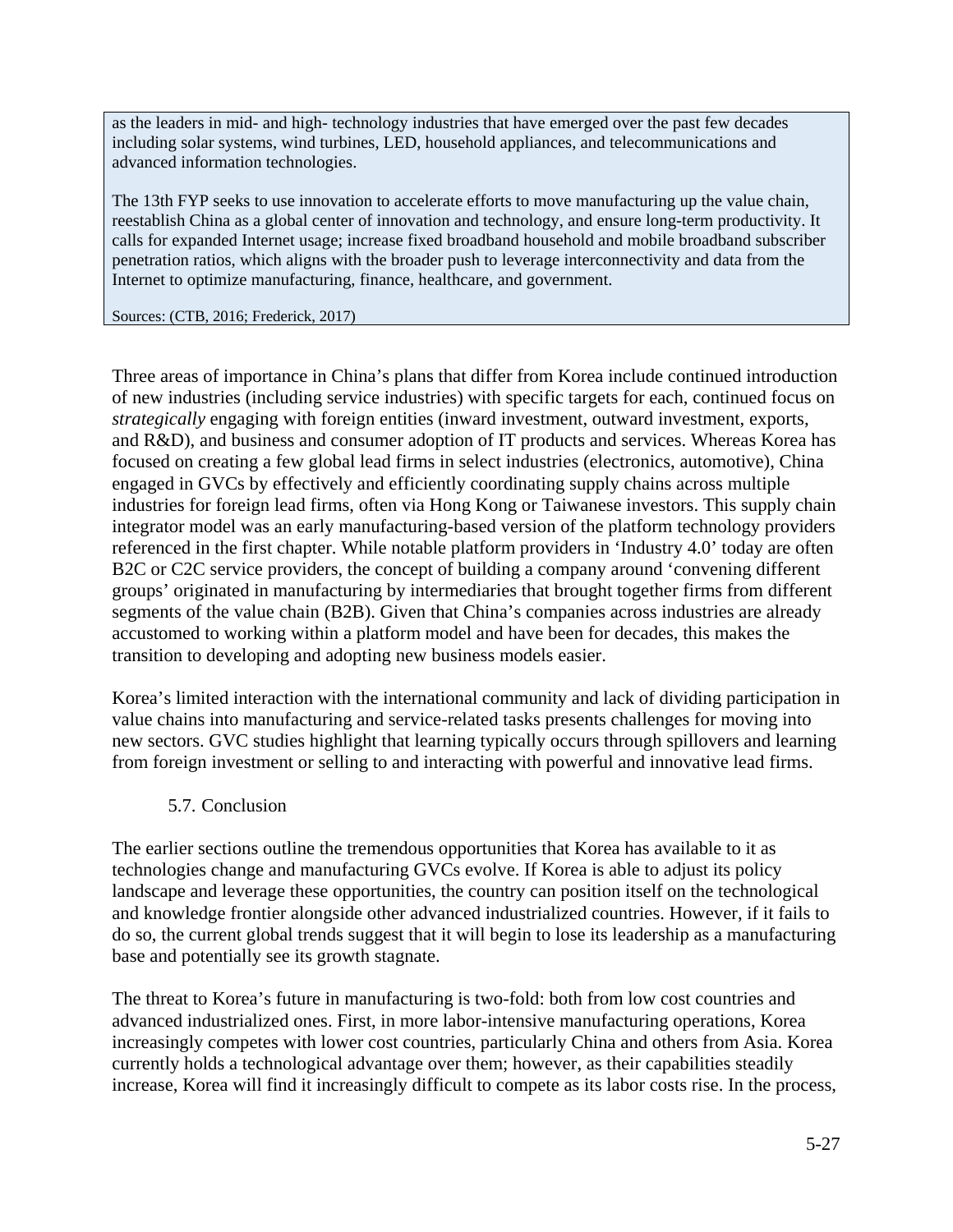it could risk following Japan's path of seeing its role in production decline. This is particularly concerning given the contribution of manufacturing to GDP.

Second, in capital- and knowledge-intensive stages of the chain, Korea competes directly with the world's most advanced industrialized countries, including the US, EU and Japan. The advent of Industry 4.0, with increased *automation* and *servicification,* is altering the value distribution along the chain and providing brand new opportunities to generate value and become chain leaders. While Korea has been slow to engage in these new areas, its competitors are already advancing in both new technologies and services operations.

Korea is well positioned to build on its past strengths and become a global economic leader, but this window of opportunity will be short-lived as all countries seek to develop these capabilities. China's Made in China 2025 policy clearly illustrates the country's intentions to join the ranks of global innovators; Singapore is also rapidly reinventing itself, both in terms of digital manufacturing, but also as a major innovative services hub. Korea must therefore adopt a new innovation-oriented approach to its development, or it will be left behind in this new wave of growth.

This will require tapping into both the existing strengths of the country's leading firms, but perhaps more importantly, unlocking the potential for entrepreneurship. In doing so, the government cannot achieve this alone, but must become a facilitator, creating an environment that encourages multi-stakeholder engagement, embracing entrepreneurship and help to shift its business culture away from risk aversion to embrace the creative disruption that can position countries on the frontiers of knowledge and technology creation.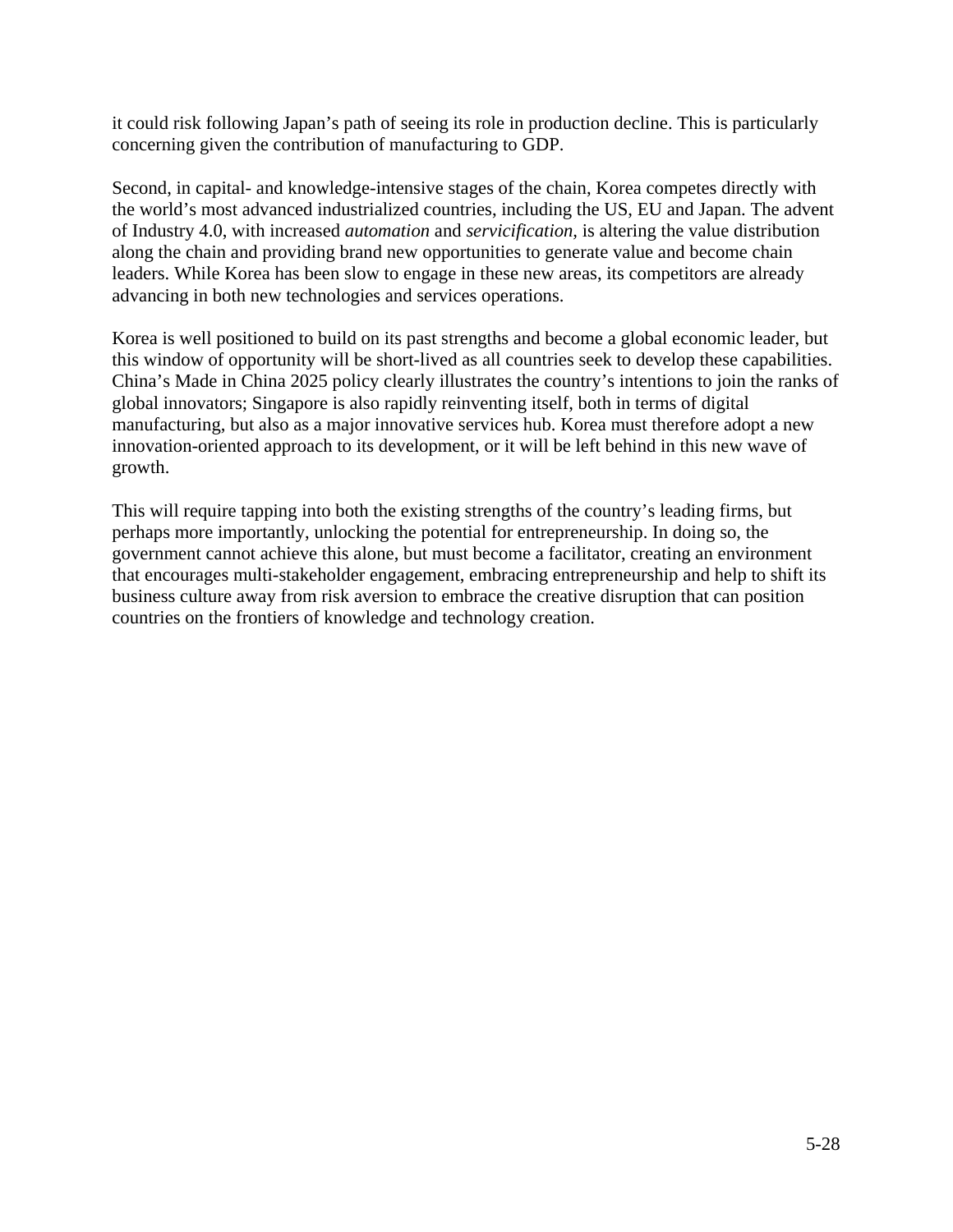#### **References**

Bamber, Penny, Karina Fernandez-Stark and Gary Gereffi. (2016). Peru in the Mining Equipment Global Value Chain: Opportunities for Upgrading. Washington, D.C.: The World Bank. .

http://www.cggc.duke.edu/pdfs/2016%20Duke%20CGGC%20Mining%20Equipment%2 0GVC%20Report%20Peru.pdf.

- Bamber, Penny, Stacey Frederick and Gary Gereffi. (2016). The Philippines in the Aerospace Global Value Chain: Opportunities for Upgrading. Durham, N.C.: Center on Globalization, Governance and Competitiveness. Commissioned by USAID and the Philippine Department of Trade and Industry. http://www.cggc.duke.edu/pdfs/2016\_Philippines\_Aerospace\_Global\_Value\_Chain.pdf.
- Baur, Cornelius and Dominik Wee. (2015). "Manufacturing's next act." *McKinsey Quarterly, Jun*.
- Blomstrom, M and A Kokko. (2002). From natural resources to high-tech production: the evolution of industrial competitiveness in Sweden and Finalad. Stockholm, Sweden: Stockholm School of Economies.
- BLS. (2017). National Longitudinal Surveys. Retrieved August 14, 2017, from www.bls.gov/nls/nlsfaqs.htm#anch41.
- Bluestone, Barry and Alan Clayton-Matthews. (2012). Life Sciences Innovation as a Catalyst for Economic Development. Boston: Northeaster University Kitty and Michael Dukakis Center for Urban and Regional Policy.

http://www.northeastern.edu/dukakiscenter/econdev/lsinnovation/.

- Bughin, Jacques, James Manyika and Jonathan Woetzel. (2017). A Future That Works: Automation, Employment, and Productivity: McKinsey Global Institute. January 2017. http://www.mckinsey.com/global-themes/digital-disruption/harnessing-automation-for-afuture-that-works.
- CTB. (2016). The 13th Five-Year Plan for Economic and Social Development of the People's Republic of China (2016-2020). Beijing, China: Translated by: Compilation and Translation Bureau (CTB), Central Committee of the Communist Party of China. pp. 219. http://en.ndrc.gov.cn/newsrelease/201612/P020161207645765233498.pdf.
- Davis, Nicholas. (2016). What is the fourth industrial revolution? : World Economic Forum. 01/19/2016. https://www.weforum.org/agenda/2016/01/what-is-the-fourth-industrialrevolution/.
- Deloitte. (2016). 2016 Global Manufacturing Competitiveness Index: Deloitte Touche Tohmatsu Limited.

https://www2.deloitte.com/content/dam/Deloitte/global/Documents/Manufacturing/gxglobal-mfg-competitiveness-index-2016.pdf.

Devlin, Robert and Graciela Moguillansky. (2011). *Breeding Latin American Tigers: Operational Principals for Rehabilitating Industrial Policy* Santiago and Washington, D.C.: ECLAC and the World Bank

Dillet, Romain. (2017). Inside Station F, the Startup Megacampus that Just Opened in Paris *TechCrunch*. July 8, 2017 Retrieved August 11, from https://techcrunch.com/2017/07/08/inside-station-f-the-startup-megacampus-that-justopened-in-paris/).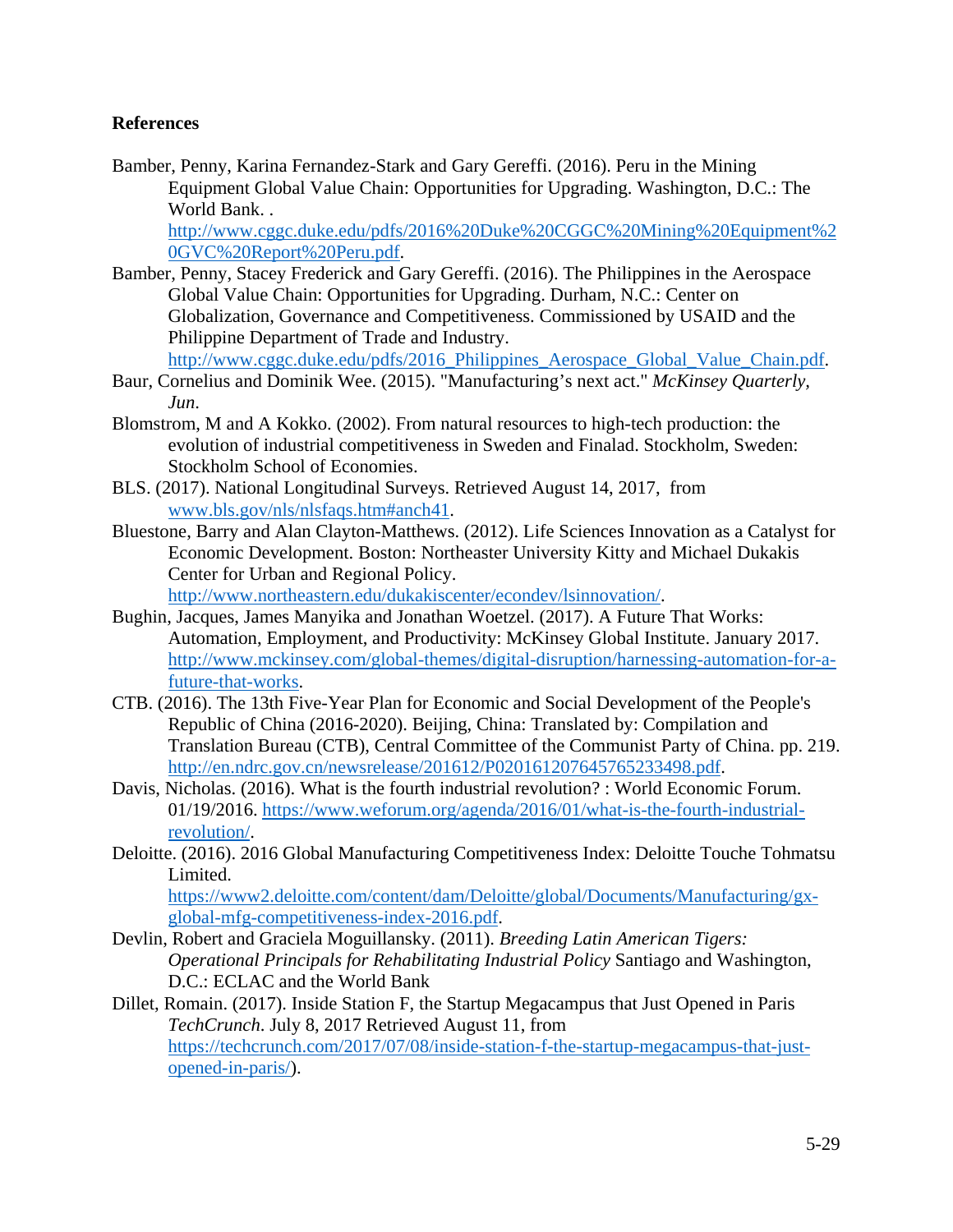- Dobbs, Richard and Roland Villinger. (2017). Unlocking Korea's Services Potnetial In McKinsey (Ed.), *South Korea: Finding its Place on the Global Stage*. Seoul: McKinsey.
- France 24. (2017). Silicon-sur-Seine: France's Macron Opens World's Biggest Tech Start-up Incubator*. France 24*. June 30 Retrieved August 11, from http://www.france24.com/en/20170630-silicon-sur-seine-french-president-macron-opensworlds-biggest-tech-start-incubator.
- Frederick, Stacey. (2017). Participation and Upgrading in the Apparel and Electronics Global Value Chains (GVCs): A Multi-Layered Approach: China Country Case.
- Gereffi, Gary and Karina Fernandez-Stark. (2016). Global Value Chain Analysis: A Primer. Second Edition. Durham, North Carolina, USA:: Duke University Center on Globalization, Governance & Competitiveness (Duke CGGC). http://www.cggc.duke.edu/pdfs/Duke\_CGGC\_Global\_Value\_Chain\_GVC\_Analysis\_Pri mer\_2nd\_Ed\_2016.pdf.
- Gereffi, Gary, Karina Fernandez-Stark and Phil Psilos. (2011). *Skills for Upgrading: Workforce Development and Global Value Chains in Developing Countries*. Durham: Duke University Center on Globalization Governance & Competitiveness.
- Gereffi, Gary, John Humphrey and Timothy Sturgeon. (2005). "The Governance of Global Value Chains." *Review of International Political Economy*: 78-104.
- Goos, Maarten and Alan Manning. (2007). "Lousy and lovely jobs: The rising polarization of work in Britain." *The review of economics and statistics, 89*(1): 118-133.
- Goos, Maarten, Alan Manning and Anna Salomons. (2009). "Job polarization in Europe." *The American Economic Review, 99*(2): 58-63.
- ---. (2014). "Explaining job polarization: Routine-biased technological change and offshoring." *The American Economic Review, 104*(8): 2509-2526.
- Hong, Yoo Soo. (2010). Public and Private Sector Alliances for Export Development: The Korean Case. Santiago: Economic Commission for Latin America and the Caribbean; International Trade and Integration Division.
- ---. (2011). Key Parnters in Public-Private Alliance. Conference: Public-Private Alliance for New Development Strategy Perspective, San Salvador, El Salvador. January 10.
- Kim, Eun Mee. (2015). Korea's Evolving Business–Government Relationship. Helsinki, Finland: United Nations University World Institute for Development Economics Research (UNC-WIDER). pp. 17. www.wider.unu.edu/publication/koreas-evolving-business-governmentrelationship.
- Low, Patrick and Gloria Pasadilla (Eds.). (2016). *Services in Global Value Chains: Manufacturing-Related Services*. Singapore: World Scientific Publishing for Asia-Pacific Economic Cooperation Secretariat.
- Mittelstädt, Axel and Fabienne Cerri. (2008). Fostering Entrepreneurship for Innovation: OECD. pp. 129. http://www.oecdilibrary.org/docserver/download/227624785873.pdf?expires=1498072627&id=id&accna me=guest&checksum=55519551EB6402C8FB585CAFF9EC74EA.
- NAMIC. (2017). National Additive Manufacturing Innovation Cluster. Retrieved August 8, 2017, from www.namic.sg.
- National Research Council. (2012). The New Global Ecosystem in Advanced Computing: Implications for U.S. Competitiveness and National Security. Washington, D.C.: The National Academies Press. https://doi.org/10.17226/13472.
- OECD. (2016). *OECD Economic Surveys: Korea 2016* (Vol. 2016): OECD Publishing.